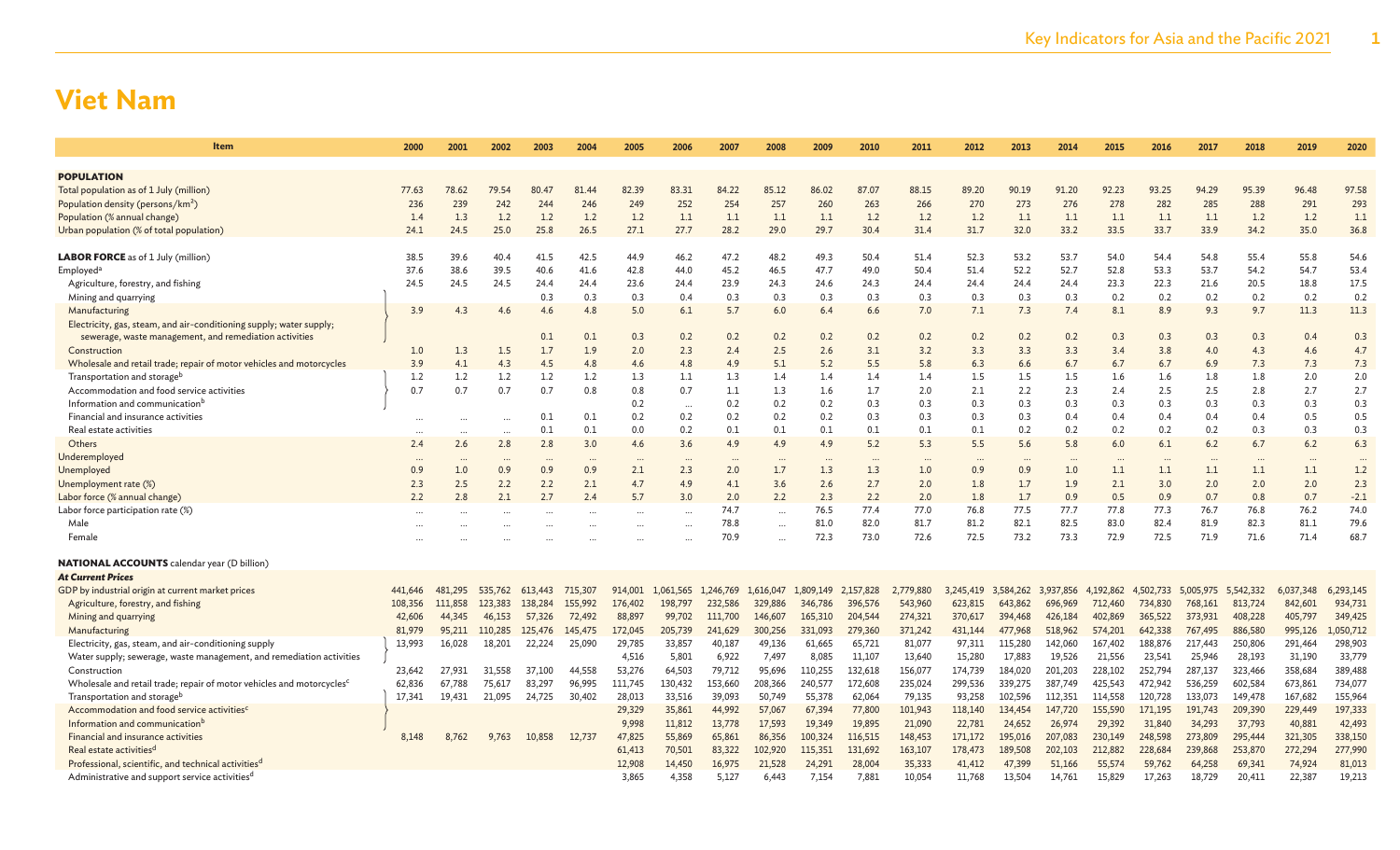| Item                                                               | 2000     | 2001     | 2002     | 2003     | 2004      | 2005      | 2006      | 2007              | 2008              | 2009                | 2010                | 2011       | 2012       | 2013                          | 2014       | 2015                          | 2016       | 2017                                    | 2018       | 2019       | 2020       |
|--------------------------------------------------------------------|----------|----------|----------|----------|-----------|-----------|-----------|-------------------|-------------------|---------------------|---------------------|------------|------------|-------------------------------|------------|-------------------------------|------------|-----------------------------------------|------------|------------|------------|
|                                                                    |          |          |          |          |           |           |           |                   |                   |                     |                     |            |            |                               |            |                               |            |                                         |            |            |            |
| Public administration and defense; compulsory social security      | 37,809   | 40,891   | 44,940   | 54,016   | 61,255    | 23,038    | 26,737    | 31,310            | 41,279            | 47,042              | 55,194              | 70,109     | 82,187     | 94,393                        | 106,127    | 114,186                       | 125,399    | 137,635                                 | 150,004    | 165,288    | 180,527    |
| Education                                                          |          |          |          |          |           | 26,948    | 30,718    | 34,843            | 38,261            | 42,780              | 50,237              | 66,384     | 84,070     | 105,121                       | 120,696    | 136,699                       | 154,718    | 177,619                                 | 203,193    | 230,697    | 253,323    |
| Human health and social work activities                            |          |          |          |          |           | 12,262    | 13,922    | 15,964            | 18,946            | 21,276              | 23,335              | 26,552     | 33,402     | 58,641                        | 66,204     | 72,206                        | 96,949     | 132,507                                 | 151,542    | 167,321    | 188,751    |
| Arts, entertainment, and recreation                                |          |          |          |          |           | 6,319     | 7,177     | 8,253             | 9,986             | 13,053              | 14,592              | 16,819     | 18,684     | 21,220                        | 23,047     | 24,969                        | 27,128     | 29,990                                  | 32,418     | 35,291     | 35,573     |
| Other service activities <sup>e</sup>                              | 44,936   | 49,050   | 54,767   | 60,138   | 70,310    | 13,998    | 16,173    | 18,927            | 24,923            | 29,087              | 34,396              | 43,372     | 50,164     | 57,607                        | 65,463     | 71,946                        | 80,286     | 87,620                                  | 94,301     | 102,454    | 104,384    |
| Activities of households as employers; undifferentiated goods- and |          |          |          |          |           |           |           |                   |                   |                     |                     |            |            |                               |            |                               |            |                                         |            |            |            |
| services-producing activities of households for own use            |          |          |          |          |           | 1.421     | 1.640     | 1.927             | 2.551             | 2,898               | 2.944               | 3.750      | 4.417      | 5,022                         | 5,753      | 6,439                         | 7.236      | 8,082                                   | 9.124      | 10,023     | 10,748     |
| Activities of extraterritorial organizations and bodies            |          |          |          |          |           |           |           |                   |                   |                     |                     |            |            |                               |            |                               |            |                                         |            |            |            |
| Less: Financial intermediation services indirectly measured        |          |          |          |          |           |           |           |                   |                   |                     |                     |            |            |                               |            |                               |            |                                         |            |            |            |
| Gross value added at basic prices                                  |          |          |          |          |           |           |           |                   |                   |                     | 1,887,083           | 2,461,442  | 2,922,370  | 3.221.889                     | 3.542.101  | 3,772,552                     | 4,050,630  | 4.505.601                               | 4,989,887  | 5,438,721  | 5,676,577  |
| Plus: Taxes less subsidies on production and imports               |          |          |          |          |           |           |           |                   |                   |                     | 270,746             | 318,438    | 323,049    | 362,375                       | 395,755    | 420,310                       | 452,103    | 500,374                                 | 552,444    | 598,627    | 616,568    |
| Net factor income from abroad                                      | $-6,327$ | $-6,440$ | $-8,706$ | $-9,755$ | $-13,401$ | $-16,779$ | $-22,810$ | $-34,963$         | $-48,083$         | $-77,928$           | $-82,250$           | $-119,804$ | $-130,192$ | $-153,594$                    | $-187,033$ | $-215,253$                    | $-188,412$ | $-354,576$                              | $-343,765$ | $-350,362$ | $-362,455$ |
| <b>GNI</b>                                                         | 435,319  | 474,855  | 527,056  | 603,688  | 701.906   | 897,222   | 1.038.755 | 1,211,806         | 1.567.964         | 1,731,221           | 2.075.578           | 2,660,076  | 3,115,227  | 3,430,668                     | 3.750.823  | 3.977.609                     | 4.314.321  | 4.651.399                               | 5,198,567  | 5,686,985  | 5,930,690  |
| <b>Structure of Output</b> (% of GDP at current market prices)     |          |          |          |          |           |           |           |                   |                   |                     |                     |            |            |                               |            |                               |            |                                         |            |            |            |
| Agriculture                                                        | 24.5     | 23.2     | 23.0     | 22.5     | 21.8      | 19.3      | 18.7      | 18.7              | 20.4              | 19.2                | 21.0                | 22.1       | 21.3       | 20.0                          | 19.7       | 18.9                          | 18.1       | 17.0                                    | 16.3       | 15.5       | 14.9       |
| Industry                                                           | 36.7     | 38.1     | 38.5     | 39.5     | 40.2      | 38.1      | 38.6      | 38.5              | 37.1              | 37.4                | 36.7                | 36.4       | 37.3       | 36.9                          | 36.9       | 37.0                          | 36.4       | 37.1                                    | 38.0       | 38.3       | 33.7       |
| Services                                                           | 38.7     | 38.6     | 38.5     | 38.0     | 38.0      | 42.6      | 42.7      | 42.8              | 42.5              | 43.4                | 42.2                | 41.5       | 41.4       | 43.1                          | 43.4       | 44.2                          | 45.5       | 45.8                                    | 45.7       | 46.2       | 41.6       |
| Expenditure on GDP at current market prices                        | 441.646  | 481.295  | 535,762  | 613.443  | 715.307   | 914.001   | 1.061.565 | 1.246.769         | 1.616.047         |                     | 1.809.149 2.157.828 | 2.779.880  | 3.245.419  | 3.584.262 3.937.856           |            | 4.192.862                     | 4.502.733  | 5.005.975 5.542.332                     |            | 6.037.348  | 6.293.145  |
| Final consumption expenditure                                      | 321,853  | 342,607  | 382,137  | 445,221  | 511,221   | 648,519   | 749,688   | 918,388           | 1,236,265         | 1,343,691           | 1,565,602           | 2,008,700  | 2,285,623  | 2,566,803                     |            | 2,838,048 3,115,085           | 3,379,404  | 3,731,554                               | 4,103,655  | 4,505,237  | 4,692,674  |
| Household final consumption                                        | 293,507  | 312,144  | 348,747  | 406,451  | 465,506   | 598,567   | 690,954   |                   | 849,141 1,145,361 | 1,239,151 1,436,289 |                     | 1,844,377  |            | 2,093,261 2,346,161 2,591,337 |            |                               |            | 2,849,540 3,086,298 3,405,750 3,745,063 |            | 4,115,186  | 4,270,222  |
| NPISHs final consumption                                           |          |          |          |          | $\cdots$  | $\ddotsc$ |           |                   |                   |                     | $\cdots$            |            |            |                               |            |                               |            |                                         | $\cdots$   |            |            |
| Government final consumption                                       | 28,346   | 30,463   | 33,390   | 38,770   | 45,715    | 49,952    | 58,734    | 69,247            | 90,904            | 104,540             | 129,313             | 164,323    | 192,362    | 220,642                       | 246,711    | 265,545                       | 293,106    | 325,804                                 | 358,591    | 390,051    | 422,452    |
| Gross capital formation                                            | 130,771  | 150,033  | 177,983  | 217,434  | 253,686   | 308,543   | 366,629   | 493,300           | 589,746           | 672,326             | 770,211             | 827,032    | 884,160    | 956,124                       | 1,056,632  | 1,160,447                     | 1,196,739  | 1,330,694                               | 1,470,550  | 1,620,655  | 1,699,865  |
| Gross fixed capital formation                                      | 122,101  | 140,301  | 166,828  | 204,608  | 237,868   | 285,841   | 332,949   | 437,702           | 513,987           | 612,526             | 704,401             | 745,494    | 785,337    | 847,475                       | 938,452    | 1,033,780                     | 1,066,160  | 1,190,475                               | 1,321,906  | 1,462,994  | 1,533,217  |
| Public                                                             |          |          |          |          |           |           |           |                   |                   |                     |                     |            |            |                               |            |                               |            |                                         |            |            |            |
| Private                                                            |          |          |          |          |           |           |           |                   |                   |                     |                     |            |            |                               |            |                               |            |                                         |            |            |            |
| Changes in inventories                                             | 8,670    | 9,732    | 11,155   | 12,826   | 15,818    | 22,702    | 33,680    | 55,598            | 75,759            | 59,800              | 65,810              | 81,538     | 98,823     | 108,649                       | 118,180    | 126,667                       | 130,579    | 140,220                                 | 148,645    | 157,662    | 166,647    |
| Acquisitions less disposals of valuables                           |          |          |          |          |           |           |           |                   |                   |                     |                     |            |            |                               |            |                               |            |                                         |            |            |            |
| Exports of goods and services                                      | 243,049  | 262,846  | 304,262  | 363,735  | 470,216   | 582,214   | 719,928   | 886,395           | 1.155,688         | 1.139.253           | 1,553,687           | 2,206,971  | 2.597.264  | 2.997.380                     | 3.402.495  | 3.764.320                     | 4.215.636  | 5.085.742                               | 5.865,550  | 6.447.619  | 6.642.395  |
| Exports of goods                                                   |          |          |          |          |           |           |           |                   |                   |                     |                     |            |            |                               |            |                               |            |                                         |            |            |            |
| <b>Exports of services</b>                                         |          |          |          |          |           |           |           |                   |                   |                     |                     |            |            |                               |            |                               |            |                                         |            |            |            |
| Less: Imports of goods and services                                | 253,927  | 273,828  | 331,946  | 415,023  | 524,216   | 612,521   |           | 750,800 1,055,577 | 1,376,183         |                     | 1,326,810 1,730,902 | 2,321,858  | 2,483,567  |                               |            | 2,920,030 3,273,530 3,731,151 | 4,100,294  | 4,945,460                               | 5,679,497  | 6,321,361  | 6,463,336  |
| Imports of goods                                                   |          |          |          |          |           |           |           |                   |                   |                     |                     |            |            |                               |            |                               |            |                                         |            |            |            |
| Imports of services                                                |          |          |          |          |           |           |           |                   |                   |                     |                     |            |            |                               |            |                               |            |                                         |            |            |            |
| Statistical discrepancy                                            | $-100$   | $-363$   | 3,326    | 2.076    | 4.400     | $-12,755$ | -23,880   | 4,263             | 10,531            | $-19,310$           | $-770$              | 59,036     | $-38,061$  | $-16,015$                     | -85,789    | $-115,839$                    | $-188,752$ | $-196,555$                              | $-217,926$ | $-214,803$ | $-278,453$ |
| <b>Structure of Demand</b> (% of GDP at current market prices)     |          |          |          |          |           |           |           |                   |                   |                     |                     |            |            |                               |            |                               |            |                                         |            |            |            |
| Household final consumption                                        | 66.5     | 64.9     | 65.1     | 66.3     | 65.1      | 65.5      | 65.1      | 68.1              | 70.9              | 68.5                | 66.6                | 66.3       | 64.5       | 65.5                          | 65.8       | 68.0                          | 68.5       | 68.0                                    | 67.6       | 68.2       | 67.9       |
| Government final consumption                                       | 6.4      | 6.3      | 6.2      | 6.3      | 6.4       | 5.5       | 5.5       | 5.6               | 5.6               | 5.8                 | 6.0                 | 5.9        | 5.9        | 6.2                           | 6.3        | 6.3                           | 6.5        | 6.5                                     | 6.5        | 6.5        | 6.7        |
| Gross capital formation                                            | 29.6     | 31.2     | 33.2     | 35.4     | 35.5      | 33.8      | 34.5      | 39.6              | 36.5              | 37.2                | 35.7                | 29.8       | 27.2       | 26.7                          | 26.8       | 27.7                          | 26.6       | 26.6                                    | 26.5       | 26.8       | 27.0       |
| Changes in inventories                                             | 2.0      | 2.0      | 2.1      | 2.1      | 2.2       | 2.5       | 3.2       | 4.5               | 4.7               | 3.3                 | 3.0                 | 2.9        | 3.0        | 3.0                           | 3.0        | 3.0                           | 2.9        | 2.8                                     | 2.7        | 2.6        | 2.6        |
| Exports of goods and services                                      | 55.0     | 54.6     | 56.8     | 59.3     | 65.7      | 63.7      | 67.8      | 71.1              | 71.5              | 63.0                | 72.0                | 79.4       | 80.0       | 83.6                          | 86.4       | 89.8                          | 93.6       | 101.6                                   | 105.8      | 106.8      | 105.5      |
| Imports of goods and services                                      | 57.5     | 56.9     | 62.0     | 67.7     | 73.3      | 67.0      | 70.7      | 84.7              | 85.2              | 73.3                | 80.2                | 83.5       | 76.5       | 81.5                          | 83.1       | 89.0                          | 91.1       | 98.8                                    | 102.5      | 104.7      | 102.7      |
| Statistical discrepancy                                            | $-0.0$   | $-0.1$   | 0.6      | 0.3      | 0.6       | $-1.4$    | $-2.2$    | 0.3               | 0.7               | $-1.1$              | $-0.0$              | 2.1        | $-1.2$     | -0.4                          | $-2.2$     | $-2.8$                        | $-4.2$     | $-3.9$                                  | $-3.9$     | $-3.6$     | $-4.7$     |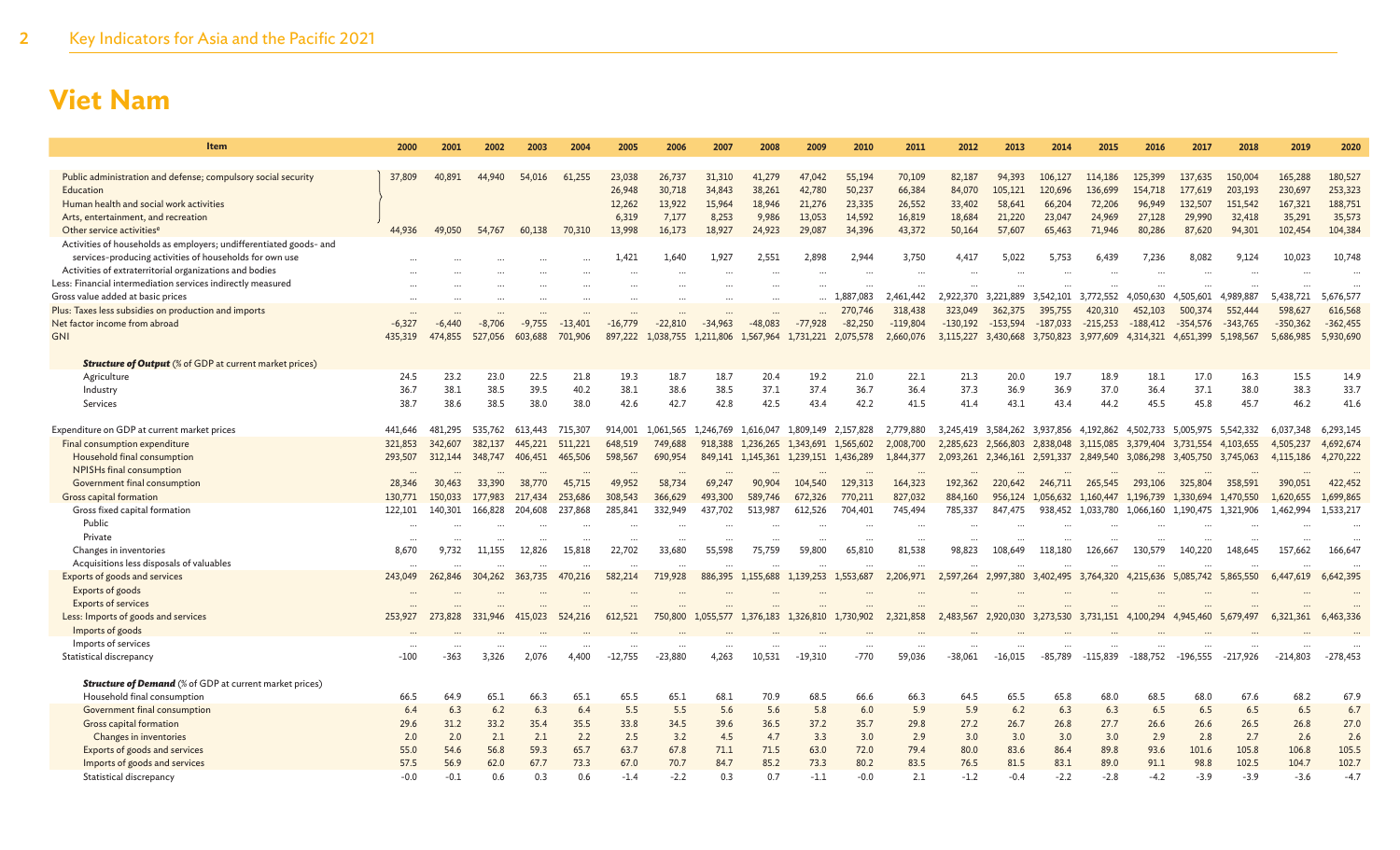| <b>Item</b>                                                                                                        | 2000             | 2001             | 2002    | 2003    | 2004                | 2005                | 2006                                    | 2007      | 2008      | 2009               | 2010               | 2011               | 2012               | 2013                          | 2014               | 2015               | 2016                 | 2017             | 2018                 | 2019                 | 2020                 |
|--------------------------------------------------------------------------------------------------------------------|------------------|------------------|---------|---------|---------------------|---------------------|-----------------------------------------|-----------|-----------|--------------------|--------------------|--------------------|--------------------|-------------------------------|--------------------|--------------------|----------------------|------------------|----------------------|----------------------|----------------------|
|                                                                                                                    |                  |                  |         |         |                     |                     |                                         |           |           |                    |                    |                    |                    |                               |                    |                    |                      |                  |                      |                      |                      |
| At Constant Prices <sup>f</sup>                                                                                    |                  |                  |         |         |                     |                     |                                         |           |           |                    |                    |                    |                    |                               |                    |                    |                      |                  |                      |                      |                      |
| GDP by industrial origin at 1994   2010 market prices                                                              | 273,666          | 292.535          | 313,247 | 336,243 |                     |                     | 362,435   1,588,646 1,699,501           | 1,820,667 | 1,923,749 | 2.027.591          | 2,157,828          | 2.292.483          | 2.412,778          | 2.543.596 2.695.796           |                    | 2,875,856          | 3.054.470            | 3.262.548        | 3.493.399            | 3,738,546            | 3,847,182            |
| Agriculture, forestry, and fishing                                                                                 | 63,717           | 65,618           | 68,352  | 70,828  | 73,917              | 342,811             | 355,831                                 | 369,905   | 387,262   | 394,658            | 396,576            | 413,368            | 425,446            | 436,642                       | 451,659            | 462,536            | 468,813              | 482,417          | 500,567              | 510,632              | 524,326              |
| Mining and quarrying                                                                                               | 18,430           | 19,185           | 19,396  | 20,611  | 22,437              | 212,381             | 208,134                                 | 203,555   | 195,756   | 210,666            | 204,544            | 210,482            | 221,298            | 220,791                       | 225,785            | 240,462            | 230,843              | 214,453          | 207,784              | 210,464              | 198,636              |
| Manufacturing                                                                                                      | 51,492           | 57,335           | 63,983  | 71,363  | 79,116              | 248,709             | 281,925                                 | 316,812   | 347,808   | 357,415            | 279,360            | 318,690            | 347,523            | 372,597                       | 400,192            | 442,612            | 495,283              | 566,604          | 640,172              | 712,447              | 753,940              |
| Electricity, gas, steam, and air-conditioning supply                                                               | 6,337            | 7,173            | 7,992   | 8,944   | 10,015              | 44,794              | 49,232                                  | 53,707    | 59,112    | 64,446             | 65,721             | 72,442             | 82,026             | 88,985                        | 99,516             | 110,861            | 123,721              | 135,351          | 149,427              | 163,085              | 169,478              |
| Water supply; sewerage, waste management, and remediation activities                                               |                  |                  |         |         |                     | 8,108               | 8,736                                   | 9,446     | 10,108    | 10,765             | 11,107             | 12,187             | 13,255             | 14,457                        | 15,366             | 16,503             | 17,791               | 19,333           | 20,574               | 22,162               | 23,384               |
| Construction                                                                                                       | 20,654           | 23,293           | 25,755  | 28,481  | 31.053              | 91,523              | 101,632                                 | 113,979   | 113,546   | 126,441            | 132,618            | 132,268            | 137.115            | 145,123                       | 155,183            | 171,973            | 189,171              | 205,628          | 224,464              | 244,890              | 261,445              |
| Wholesale and retail trade; repair of motor vehicles and motorcycles <sup>c</sup>                                  | 44.644           | 47,779           | 51,245  | 54,747  | 59,027              | 193,430             | 209,969                                 | 228,477   | 243,955   | 262,686            | 172,608            | 190,892            | 210,605            | 225,783                       | 244,040            | 266,150            | 288,187              | 312,280          | 338,855              | 368,742              | 389,133              |
| Transportation and storage <sup>b</sup>                                                                            | 10,729           | 11,441           | 12,252  | 12,925  | 13,975              | 40,322              | 44,406                                  | 49,468    | 55,360    | 60,056             | 62,064             | 66,769             | 70,888             | 74,828                        | 78,776             | 82,731             | 87,943               | 94,899           | 102,349              | 111,683              | 109,583              |
| Accommodation and food service activities <sup>c</sup>                                                             |                  |                  |         |         |                     | 52,688              | 59,231                                  | 66,822    | 72,661    | 74,328             | 77,800             | 83,876             | 90,019             | 98,919                        | 103,444            | 105,813            | 112,902              | 123,041          | 131,383              | 140,199              | 119,618              |
| Information and communication <sup>b</sup>                                                                         |                  |                  |         |         |                     | 14,624              | 16,039                                  | 17,745    | 19,608    | 21,014             | 19,895             | 21,549             | 23,752             | 25,827                        | 28,068             | 30,459             | 32,957               | 35,383           | 38,128               | 41,045               | 44,091               |
| Financial and insurance activities                                                                                 | 5,650            | 6,005            | 6,424   | 6,935   | 7,495               | 77,704              | 84,058                                  | 91,490    | 100,780   | 109,545            | 116,515            | 125,192            | 132,178            | 141,266                       | 149,500            | 160,533            | 173,038              | 187,123          | 202,486              | 219,941              | 235,051              |
| Real estate activities <sup>d</sup>                                                                                |                  |                  |         |         |                     | 105,410             | 112,776                                 | 118,561   | 124,925   | 130,333            | 131,692            | 136,698            | 138,496            | 141,503                       | 145,459            | 149,769            | 155,752              | 162,097          | 169,109              | 176,904              | 177,458              |
| Professional, scientific, and technical activities <sup>d</sup>                                                    |                  |                  |         |         |                     | 22,630              | 23,725                                  | 25,061    | 26,096    | 27,217             | 28,004             | 29,797             | 31,978             | 34,335                        | 36,730             | 39,227             | 41,973               | 44,995           | 48,078               | 51,356               | 54,761               |
| Administrative and support service activities <sup>d</sup>                                                         |                  |                  |         |         |                     | 6,480               | 6,816                                   | 7,256     | 7,670     | 8,031              | 7,881              | 8,478              | 9,087              | 9,782                         | 10,465             | 11,051             | 11,814               | 12,631           | 13,654               | 14,756               | 13,063               |
| Public administration and defense; compulsory social security                                                      | 24,301           | 25,674           | 27,322  | 29,242  | 31,325              | 38,666              | 41,593                                  | 44,973    | 47,883    | 51,365             | 55,194             | 59,124             | 63,464             | 68,377                        | 73,286             | 78,357             | 83,928               | 90,072           | 94,215               | 98,116               | 104,277              |
| Education                                                                                                          |                  |                  |         |         |                     | 34,805              | 37,735                                  | 41,037    | 44,306    | 47,215             | 50,237             | 53,892             | 57,883             | 62,545                        | 67,176             | 71,885             | 77,090               | 82,794           | 88,656               | 94,844               | 100,649              |
| Human health and social work activities                                                                            |                  |                  |         |         |                     | 16,422              | 17,709<br>10.972                        | 19,135    | 20,620    | 22,008<br>13.925   | 23,335             | 25,049             | 26,915             | 29,040                        | 31,141<br>19.364   | 33,321             | 35,780               | 38,439<br>23,968 | 41,172               | 44,091               | 48,758               |
| Arts, entertainment, and recreation                                                                                |                  |                  |         |         |                     | 10,169              |                                         | 11.898    | 12,907    |                    | 14.592             | 15,637             | 16,765             | 18,021                        |                    | 20,787             | 22,319               |                  | 25,696               | 27,577               | 27,503               |
| Other service activities <sup>e</sup>                                                                              | 27,712           | 29,032           | 30,527  | 32,166  | 34,075              | 24,597              | 26,436                                  | 28,573    | 30,408    | 32,312             | 34,396             | 36,576             | 38,736             | 41,730                        | 44,422             | 47,047             | 50,058               | 53,372           | 55,966               | 59,055               | 58,146               |
| Activities of households as employers; undifferentiated goods- and                                                 |                  |                  |         |         |                     |                     |                                         |           |           | 3.164              | 2.944              | 3.163              |                    | 3.638                         | 3.855              |                    | 4.400                | 4.725            | 5.048                | 5.368                | 5,535                |
| services-producing activities of households for own use<br>Activities of extraterritorial organizations and bodies |                  |                  |         |         |                     | 2,374               | 2,549                                   | 2,765     | 2,977     |                    |                    |                    | 3,411              |                               |                    | 4.105              |                      |                  |                      |                      |                      |
| Less: Financial intermediation services indirectly measured                                                        |                  |                  |         |         |                     |                     |                                         |           |           |                    |                    |                    |                    |                               |                    |                    |                      |                  |                      |                      |                      |
| Gross value added at basic prices                                                                                  |                  |                  |         |         |                     |                     |                                         |           |           |                    | 1,887,083          | 2.016.129          | 2.140.840          | 2.254.189                     | 2.383.427          | 2,546,182          | 2.703.764            | 2.889.607        | 3.097.783            | 3.317.358            | 3,418,834            |
| Plus: Taxes less subsidies on production and imports                                                               |                  |                  |         |         |                     |                     |                                         |           |           |                    | 270,746            | 276,355            | 271.938            | 289,409                       | 312.369            | 329,673            | 350,706              | 372.941          | 395.616              | 421.188              | 428,349              |
| Net factor income from abroad                                                                                      |                  |                  |         |         |                     |                     |                                         |           |           |                    |                    |                    |                    |                               |                    |                    |                      |                  |                      |                      |                      |
| GNI                                                                                                                |                  |                  |         |         |                     |                     |                                         |           |           |                    |                    |                    |                    |                               |                    |                    |                      |                  |                      |                      |                      |
|                                                                                                                    |                  |                  |         |         |                     |                     |                                         |           |           |                    |                    |                    |                    |                               |                    |                    |                      |                  |                      |                      |                      |
| <b>Growth of Output</b> (% annual change)                                                                          |                  |                  |         |         |                     |                     |                                         |           |           |                    |                    |                    |                    |                               |                    |                    |                      |                  |                      |                      |                      |
| <b>GDP</b>                                                                                                         | 6.8              | 6.9              | 7.1     | 7.3     | 7.8                 | 7.5                 | 7.0                                     | 7.1       | 5.7       | 5.4                | 6.4                | 6.2                | 5.2                | 5.4                           | 6.0                | 6.7                | 6.2                  | 6.8              | 7.1                  | 7.0                  | 2.9                  |
| Agriculture                                                                                                        | 4.6              | 3.0              | 4.2     | 3.6     | 4.4                 | 4.2                 | 3.8                                     | 4.0       | 4.7       | 1.9                | 0.5                | 4.2                | 2.9                | 2.6                           | 3.4                | 2.4                | 1.4                  | 2.9              | 3.8                  | 2.0                  | 2.7                  |
| Industry                                                                                                           | 10.1             | 10.4             | 9.5     | 10.5    | 10.2                | 8.4                 | 7.3                                     | 7.4       | 4.1       | 6.0                | $-9.9$             | 7.6                | 7.4                | 5.1                           | 6.4                | 9.6                | 7.6                  | 8.0              | 8.9                  | 8.9                  | 4.0                  |
| Services                                                                                                           | 5.3              | 6.1              | 6.5     | 6.5     | 7.3                 | 8.6                 | 8.4                                     | 8.5       | 7.6       | 6.5                | $-7.7$             | 7.5                | 6.7                | 6.7                           | 6.2                | 6.3                | 7.0                  | 7.4              | 7.0                  | 7.3                  | 2.3                  |
|                                                                                                                    |                  |                  |         |         |                     |                     |                                         |           |           |                    |                    |                    |                    |                               |                    |                    |                      |                  |                      |                      |                      |
| Expenditure on GDP at 1994   2010 market prices                                                                    | 273,666          | 292.535          | 313.247 | 336,243 |                     |                     | 362,435   1,588,646 1,699,501 1,820,667 |           | 1.923.749 | 2.027.591          | 2,157,828          | 2.292.483          | 2.412.778          | 2.543.596 2.695.796           |                    | 2.875.856          | 3.054.470 3.262.548  |                  | 3.493.399            | 3.738.546            | 3,847,182            |
| Final consumption expenditure                                                                                      | 200,665          | 210,027          | 225,609 | 243,515 |                     | 260,940   1,106,408 | 1,189,879                               | 1,305,445 | 1,405,404 | 1,442,775          | 1,565,602          | 1,633,658          | 1,716,565          | 1,808,572 1,920,658           |                    | 2,095,817          | 2,249,249            | 2,414,559        | 2,587,794            | 2,774,767            | 2,802,562            |
| Household final consumption                                                                                        | 182,420          | 190,577          | 205,113 | 221,545 | 237,262   1,022,157 |                     | 1,098,469                               | 1,205,895 | 1,298,368 | 1,327,608          | 1,436,289          | 1,495,133          |                    | 1,568,084 1,649,311 1,750,249 |                    | 1,913,547          | 2,053,236 2,204,149  |                  | 2,364,170            | 2,538,173            | 2,551,394            |
| NPISHs final consumption                                                                                           |                  |                  |         |         |                     |                     |                                         |           |           |                    |                    |                    |                    |                               |                    |                    |                      |                  |                      |                      |                      |
| Government final consumption                                                                                       | 18,245<br>83,496 | 19,450<br>92,487 | 20,496  | 21,970  | 23,678              | 84,251              | 91.410                                  | 99,549    | 107,036   | 115,168<br>697,614 | 129,313<br>770,211 | 138,524<br>717,543 | 148,481<br>734,577 | 159,261<br>774,612            | 170,409<br>843,552 | 182,270<br>919,809 | 196,013<br>1,009,123 | 210,410          | 223,624<br>1,199,096 | 236,594<br>1,293,944 | 251,168<br>1,347,255 |
| Gross capital formation                                                                                            |                  |                  | 104,256 | 116,623 | 128,916             | 443,761             | 496,274                                 | 629,267   | 668,774   |                    |                    |                    |                    |                               |                    |                    |                      | 1,108,017        |                      |                      |                      |
| <b>Gross fixed capital formation</b><br>Public                                                                     | 78,552           | 86,972           | 98,160  | 109,843 | 121,312             | 412,327             | 453,157                                 | 562,627   | 584,225   | 635,201            | 704,401            | 649,365            | 661,526            | 696,578                       | 761,052            | 832,235            | 914,777              | 1,008,084        | 1,095,283            | 1,186,192            | 1,234,826            |
| Private                                                                                                            |                  |                  |         |         |                     |                     |                                         |           |           |                    |                    |                    |                    |                               |                    |                    |                      |                  |                      |                      |                      |
| Changes in inventories                                                                                             | 4.944            | 5.515            | 6.096   | 6.780   | 7.6041              | 31.434              | 43.116                                  | 66.640    | 84,549    | 62,413             | 65,810             | 68.179             | 73,051             | 78.033                        | 82,500             | 87,574             | 94.346               | 99.933           | 103,813              | 107.752              | 112,429              |
| Acquisitions less disposals of valuables                                                                           |                  |                  |         |         |                     |                     |                                         |           |           |                    |                    |                    |                    |                               |                    |                    |                      |                  |                      |                      |                      |
|                                                                                                                    |                  |                  |         |         |                     |                     |                                         |           |           |                    |                    |                    |                    |                               |                    |                    |                      |                  |                      |                      |                      |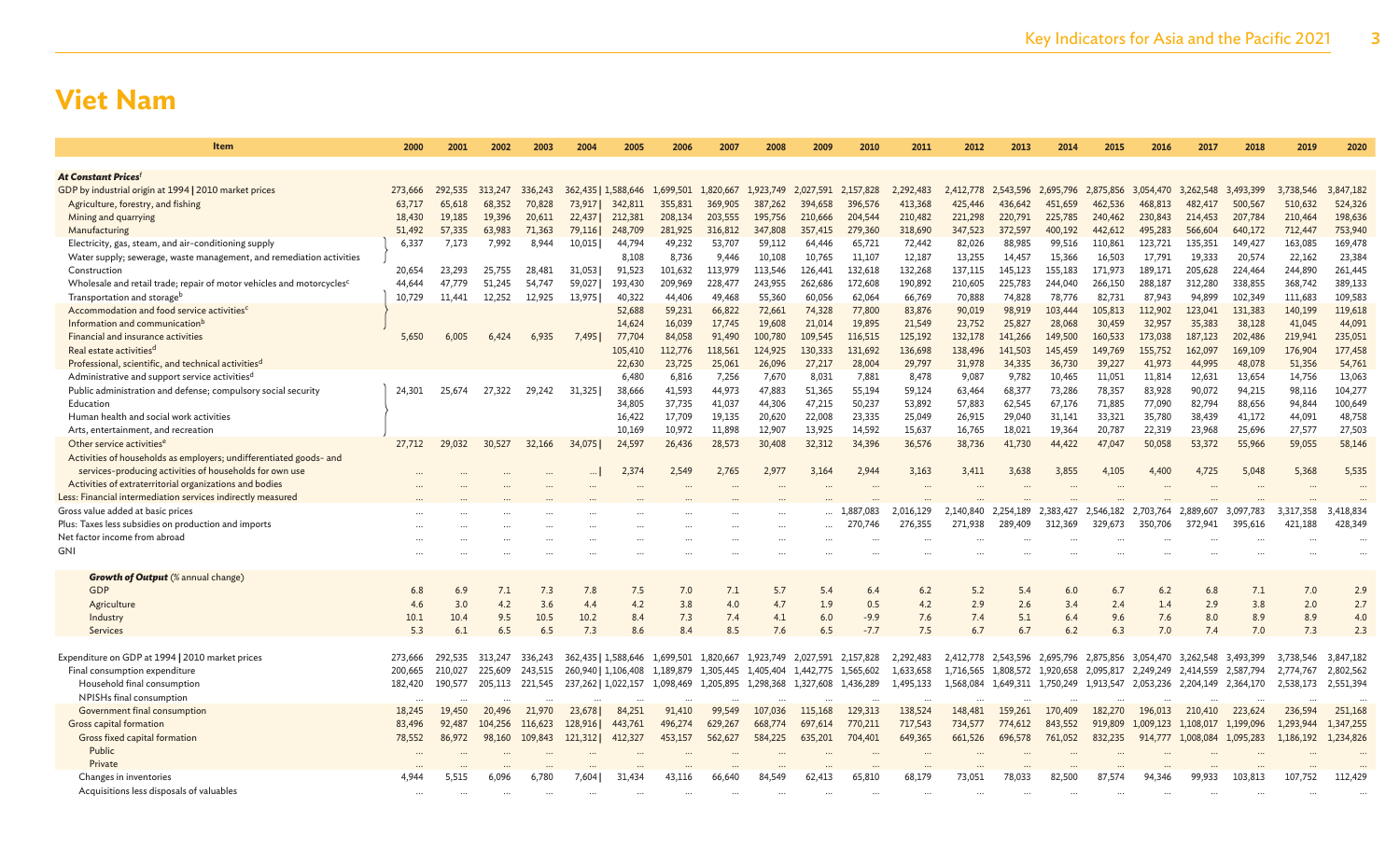| <b>Item</b>                                                       | 2000                 | 2001            | 2002                    | 2003     | 2004      | 2005      | 2006                                                      | 2007      | 2008      | 2009      | 2010                                    | 2011       | 2012       | 2013                                                        | 2014       | 2015                        | 2016       | 2017       | 2018       | 2019       | 2020       |
|-------------------------------------------------------------------|----------------------|-----------------|-------------------------|----------|-----------|-----------|-----------------------------------------------------------|-----------|-----------|-----------|-----------------------------------------|------------|------------|-------------------------------------------------------------|------------|-----------------------------|------------|------------|------------|------------|------------|
| Exports of goods and services <sup>g</sup>                        | $-10,085$            | 165,292 183,533 |                         | 220,047  | $-30,123$ |           | 913,341 1,043,134 1,160,960 1,219,803 1,355,225 1,553,687 |           |           |           |                                         | 1,721,244  |            | 1,991,636 2,337,663 2,607,900 2,937,635 3,344,890 3,904,663 |            |                             |            |            | 4,461,684  | 4,761,143  | 4,971,010  |
| Exports of goods                                                  |                      |                 |                         |          |           |           |                                                           |           |           |           |                                         |            |            |                                                             |            |                             |            |            |            |            |            |
| <b>Exports of services</b>                                        |                      |                 |                         |          |           |           |                                                           |           |           |           |                                         |            |            |                                                             |            |                             |            |            |            |            |            |
| Less: Imports of goods and services<br>Imports of goods           |                      |                 | 176,987 204,926 251,495 |          |           |           | 902,088 1,038,899                                         |           |           |           | 1,325,880 1,426,886 1,521,982 1,730,902 | 1,801,807  |            | 1,965,677 2,306,613 2,601,967 3,073,334 3,543,103 4,163,134 |            |                             |            |            | 4,696,315  | 5,142,287  | 5,288,054  |
| Imports of services                                               |                      |                 |                         |          |           |           |                                                           |           |           |           |                                         |            |            |                                                             |            |                             |            |            |            |            |            |
| Statistical discrepancy                                           | $-410$               | 1,716           | 4,775                   | 7,553    | 2,702     | 27,224    | 9,114                                                     | 50,875    | 56,654    | 53,959    | $-770$                                  | 21,845     | $-64,323$  | $-70,637$                                                   | $-74.347$  | $-4.071$                    | $-5,688$   | $-1,557$   | $-58,859$  | 50,979     | 14,409     |
| <b>Growth of Demand</b> (% annual change)                         |                      |                 |                         |          |           |           |                                                           |           |           |           |                                         |            |            |                                                             |            |                             |            |            |            |            |            |
| Household final consumption                                       | 3.1                  | 4.5             | 7.6                     | 8.0      | 7.1       | 5.8       | 7.5                                                       | 9.8       | 7.7       | 2.3       | 8.2                                     | 4.1        | 4.9        | 5.2                                                         | 6.1        | 9.3                         | 7.3        | 7.3        | 7.3        | 7.4        | 0.5        |
| Government final consumption                                      | 5.0                  | 6.6             | 5.4                     | 7.2      | 7.8       | 8.2       | 8.5                                                       | 8.9       | 7.5       | 7.6       | 12.3                                    | 7.1        | 7.2        | 7.3                                                         | 7.0        | 7.0                         | 7.5        | 7.4        | 6.3        | 5.8        | 6.2        |
| Gross capital formation                                           | 10.1                 | 10.8            | 12.7                    | 11.9     | 10.5      | 11.2      | 11.8                                                      | 26.8      | 6.3       | 4.3       | 10.4                                    | $-6.8$     | 2.4        | 5.5                                                         | 8.9        | 9.0                         | 9.7        | 9.8        | 8.2        | 7.9        | 4.1        |
| Exports of goods and services <sup>g</sup>                        | $\ddot{\phantom{a}}$ |                 | 11.0                    | 19.9     | $\cdots$  | 7.8       | 14.2                                                      | 11.3      | 5.1       | 11.1      | 14.6                                    | 10.8       | 15.7       | 17.4                                                        | 11.6       | 12.6                        | 13.9       | 16.7       | 14.3       | 6.7        | 4.4        |
| Imports of goods and services <sup>g</sup>                        | $\ddots$             |                 | 15.8                    | 22.7     | $\cdots$  | 5.9       | 15.2                                                      | 27.6      | 7.6       | 6.7       | 13.7                                    | 4.1        | 9.1        | 17.3                                                        | 12.8       | 18.1                        | 15.3       | 17.5       | 12.8       | 9.5        | 2.8        |
| <b>Investment Financing at Current Prices</b>                     |                      |                 |                         |          |           |           |                                                           |           |           |           |                                         |            |            |                                                             |            |                             |            |            |            |            |            |
| Gross capital formation                                           | 130.771              | 150,033         | 177,983                 | 217,434  | 253.686   | 308,543   | 366,629                                                   | 493,300   | 589,746   | 672,326   | 770,211                                 | 827,032    | 884,160    |                                                             |            | 956,124 1,056,632 1,160,447 | 1,196,739  | 1.330.694  | 1,470,550  | 1,620,655  | 1,699,865  |
| Gross national saving                                             | 138,004              | 150,655         | 174,271                 | 193,193  | 239,387   | 302,306   | 353,828                                                   | 396,974   | 450,886   | 497,566   | 656,739                                 | 829,503    | 1,000,644  | 1,062,251                                                   | 1,109,135  | 1,025,277                   | 1,110,055  | 1,110,655  | 1,295,132  | 1,394,838  | 1,457,480  |
| Gross domestic saving                                             | 119,793              | 138,688         | 153.625                 | 168,222  | 204,086   | 265,481   | 311,877                                                   | 328,381   | 379,782   | 465,458   | 592,226                                 | 771,180    | 959,796    | 1,017,459                                                   | 1,099,808  | 1,077,777                   | 1,123,329  | 1,274,421  | 1,438,677  | 1,532,111  | 1,600,471  |
| Net factor income from abroad                                     | $-6,327$             | $-6,440$        | $-8,706$                | $-9,755$ | $-13,401$ | $-16,779$ | $-22,810$                                                 | $-34,963$ | $-48,083$ | $-77,928$ | $-82,250$                               | $-119,804$ | $-130,192$ | $-153,594$                                                  | $-187,033$ | $-215,253$                  | $-188,412$ | $-354,576$ | $-343,765$ | $-350,362$ | $-362,455$ |
| Net current transfers from abroadh                                | 24,538               | 18,407          | 29,352                  | 34,726   | 48,702    | 53,603    | 64,761                                                    | 103.556   | 119,186   | 110,036   | 146,763                                 | 178,127    | 171,040    | 198,386                                                     | 196,359    | 162,753                     | 175,137    | 190,810    | 200,219    | 213,090    | 219,464    |
| <b>Savings and Investment</b> (% of GDP at current market prices) |                      |                 |                         |          |           |           |                                                           |           |           |           |                                         |            |            |                                                             |            |                             |            |            |            |            |            |
| Gross domestic saving                                             | 27.1                 | 28.8            | 28.7                    | 27.4     | 28.5      | 29.0      | 29.4                                                      | 26.3      | 23.5      | 25.7      | 27.4                                    | 27.7       | 29.6       | 28.4                                                        | 27.9       | 25.7                        | 24.9       | 25.5       | 26.0       | 25.4       | 25.0       |
| Gross national saving                                             | 31.2                 | 31.3            | 32.5                    | 31.5     | 33.5      | 33.1      | 33.3                                                      | 31.8      | 27.9      | 27.5      | 30.4                                    | 29.8       | 30.8       | 29.6                                                        | 28.2       | 24.5                        | 24.7       | 22.2       | 23.4       | 23.1       | 23.0       |
| Gross capital formation                                           | 29.6                 | 31.2            | 33.2                    | 35.4     | 35.5      | 33.8      | 34.5                                                      | 39.6      | 36.5      | 37.2      | 35.7                                    | 29.8       | 27.2       | 26.7                                                        | 26.8       | 27.7                        | 26.6       | 26.6       | 26.5       | 26.8       | 27.0       |
| At Current Market Prices (D'000)                                  |                      |                 |                         |          |           |           |                                                           |           |           |           |                                         |            |            |                                                             |            |                             |            |            |            |            |            |
| Per capita GDP                                                    | 5,727                | 6,161           | 6,775                   | 7,668    | 8,836     | 11,158    | 12,813                                                    | 14,804    | 18,986    | 21,031    | 24,783                                  | 31,537     | 36,382     | 39,741                                                      | 43,176     | 45,462                      | 48,286     | 53,094     | 58,105     | 62,574     | 64,490     |
| Per capita GNI                                                    | 5,645                | 6,078           | 6,665                   | 7,546    | 8,671     | 10,953    | 12,538                                                    | 14,389    | 18,421    | 20,125    | 23,839                                  | 30,178     | 34,923     | 38,038                                                      | 41,126     | 43,128                      | 46,266     | 49,093     | 54,039     | 58,942     | 60,776     |
|                                                                   |                      |                 |                         |          |           |           |                                                           |           |           |           |                                         |            |            |                                                             |            |                             |            |            |            |            |            |
| <b>PRODUCTION INDEX</b> period averages                           |                      |                 |                         |          |           |           |                                                           |           |           |           |                                         |            |            |                                                             |            |                             |            |            |            |            |            |
| Agriculture; 2014-2016 = 100                                      | 56.2                 | 58.0            | 62.0                    | 64.7     | 69.4      | 70.2      | 73.7                                                      | 76.5      | 80.3      | 82.3      | 84.0                                    | 87.8       | 93.8       | 95.7                                                        | 98.6       | 100.8                       | 100.7      | 102.3      | 105.8      | 105.0      | $\ddotsc$  |
| Mining; 2010 = 100                                                |                      |                 |                         |          |           |           |                                                           |           |           |           |                                         |            | 105.0      | 99.4                                                        | 102.4      | 107.1                       | 93.2       | 93.6       | 97.8       | 100.9      | 92.5       |
| Manufacturing; 2010 = 100                                         |                      |                 |                         |          |           |           |                                                           |           |           |           |                                         |            | 105.5      | 107.6                                                       | 108.7      | 110.5                       | 111.3      | 114.5      | 112.2      | 110.4      | 104.8      |
| <b>ENERGY</b> annual values                                       |                      |                 |                         |          |           |           |                                                           |           |           |           |                                         |            |            |                                                             |            |                             |            |            |            |            |            |
| Crude petroleum (t'000)                                           |                      |                 |                         |          |           |           |                                                           |           |           |           |                                         |            |            |                                                             |            |                             |            |            |            |            |            |
| Production                                                        | 16.291               | 16,833          | 16.863                  | 17,700   | 20.051    | 18,519    | 16,800                                                    | 15,920    | 14.904    | 16,360    | 15,014                                  | 15,185     | 16,739     | 16,705                                                      | 17,392     | 18,746                      | 17.230     | 15,518     | 13,969     | 13,090     | 11,470     |
| Exports                                                           | 15.424               | 16,732          | 16,876                  | 17.143   | 19.501    | 17,967    | 16,442                                                    | 15,062    | 13,752    | 13,373    | 8,072                                   | 8,240      | 9,251      | 8,398                                                       | 9,306      | 9.486                       | 6,850      | 6,806      | 3,961      | 3,976      | 4,657      |
| Imports                                                           | 8,747                | 9,083           | 9,971                   | 9,936    | 11,048    | 11,477    | 11,225                                                    | 12,850    | 12,857    | 398       | 492                                     | 629        | 729        | 1,312                                                       | 704        | 182                         | 435        | 1,181      | 5,177      | 7,776      | 11,745     |
| Consumption                                                       |                      |                 |                         |          |           |           |                                                           |           |           |           |                                         |            |            |                                                             |            |                             |            |            |            |            |            |
| Coal (t'000)                                                      |                      |                 |                         |          |           |           |                                                           |           |           |           |                                         |            |            |                                                             |            |                             |            |            |            |            |            |
| Production                                                        | 11,609               | 13.397          | 16,409                  | 19,300   | 27,349    | 34,093    | 38,778                                                    | 42,483    | 39,777    | 44,078    | 44,835                                  | 46,611     | 42,083     | 41.064                                                      | 41,086     | 41.664                      | 38,735     | 38,409     | 42,047     | 47,158     | 48,377     |
| Exports                                                           | 3,251                | 4,292           | 6,047                   | 7,262    | 11,636    | 17,988    | 29,308                                                    | 32,072    | 19,358    | 24,992    | 19,876                                  | 17,163     | 15,219     | 12,802                                                      | 7,265      | 1,748                       | 1,243      | 2,229      | 2,388      | 1,143      | 910        |
| Imports                                                           |                      |                 |                         |          |           | 57        | 64                                                        | 375       | 385       | 448       |                                         | $\ddotsc$  | 1,876      | 2,271                                                       | 3,096      | 6,927                       | 13,199     | 14,677     | 22,856     | 43,770     | 54,812     |
| Consumption                                                       |                      |                 |                         |          |           |           |                                                           |           |           |           |                                         |            |            |                                                             |            |                             |            |            |            |            |            |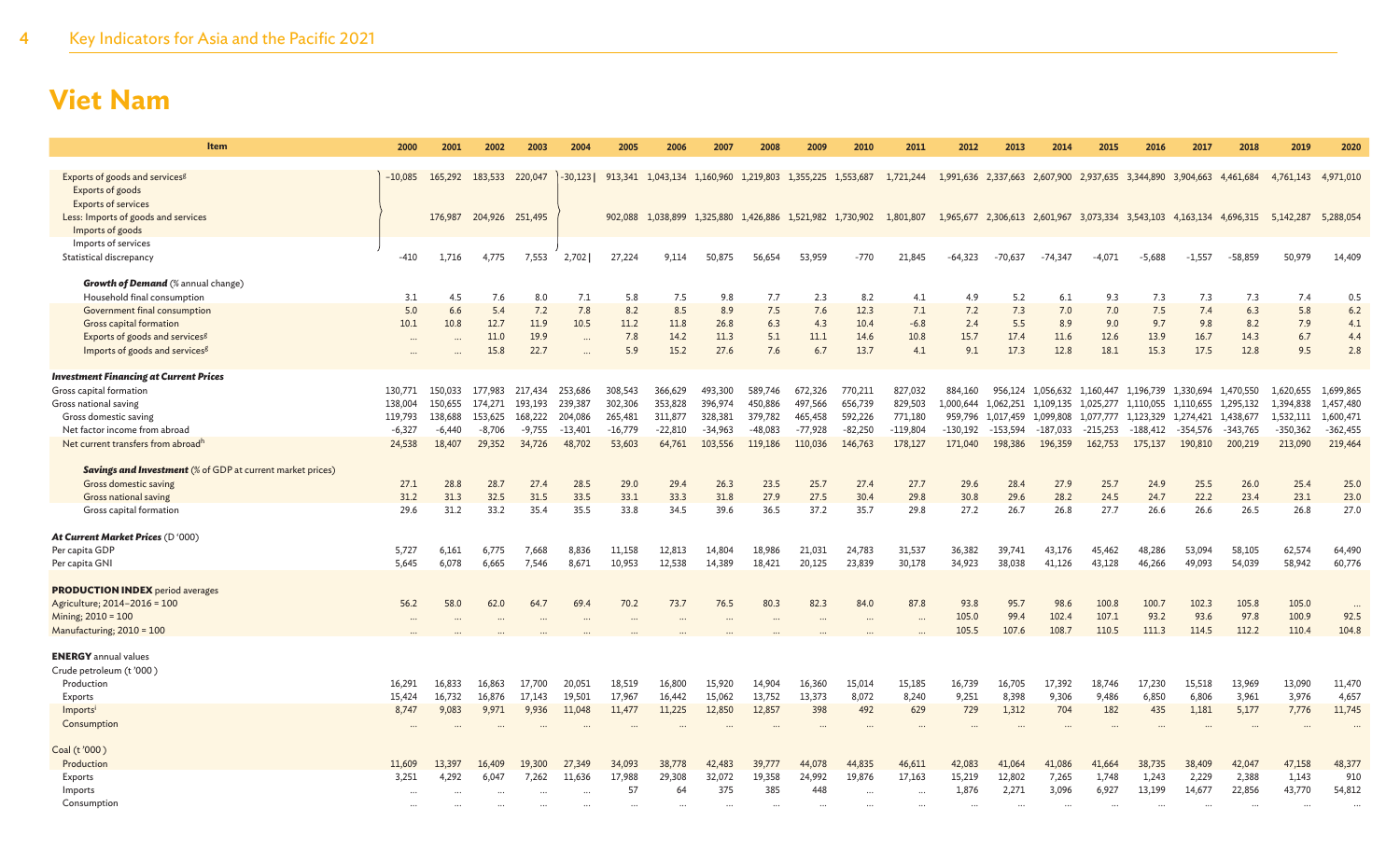| Item                                                                          | 2000           | 2001           | 2002           | 2003           | 2004                     | 2005           | 2006           | 2007           | 2008           | 2009           | 2010           | 2011           | 2012           | 2013           | 2014           | 2015           | 2016           | 2017           | 2018           | 2019           | 2020           |
|-------------------------------------------------------------------------------|----------------|----------------|----------------|----------------|--------------------------|----------------|----------------|----------------|----------------|----------------|----------------|----------------|----------------|----------------|----------------|----------------|----------------|----------------|----------------|----------------|----------------|
| Natural gas (t million)                                                       |                |                |                |                |                          |                |                |                |                |                |                |                |                |                |                |                |                |                |                |                |                |
| Production                                                                    | 1,596          |                |                | 2,712          | 6,269                    | 6,440          | 7,000          | 7,080          | 7,499          | 8,010          | 9,402          | 8,480          | 9,355          | 9,751          | 10,210         | 10,660         | 10,610         | 9,866          | 10,010         | 11,043         | 9,650          |
| <b>Exports</b>                                                                |                |                |                | 158            | 148                      | 1,569          | 1,859          | 839            | 24,144         | 20,067         | 7,917          | 14,121         | 8.973          | 57,178         | 259,127        | 157,723        | 117,580        | 90.938         | 193.691        | 217,980        | 116,219        |
| Imports                                                                       | 20,953         | 32,940         | 54,116         | 94,100         | 149,213                  | 208,042        | 270,707        | 417,534        | 563,044        | 443,133        | 542,282        | 672,957        | 618,776        | 644,093        | 782,705        | 538,418        | 494,691        | 711,265        | 844,626        | 898,528        | 833,190        |
| Consumption                                                                   |                |                |                |                |                          |                |                |                | $\cdots$       |                | $\cdots$       | $\cdots$       |                |                |                | $\cdots$       |                |                |                |                |                |
|                                                                               |                |                |                |                |                          |                |                |                |                |                |                |                |                |                |                |                |                |                |                |                |                |
| Electricity (kWh million)                                                     |                |                |                |                |                          |                |                |                |                |                |                |                |                |                |                |                |                |                |                |                |                |
| Production                                                                    | 26.683         | 30.673         | 35,888         | 40.546         | 46,202                   | 52.078         | 57.917         | 64.147         | 70,960         | 80.643         | 91,722         | 101.499        | 115,147        | 124,454        | 140,237        | 157,949        | 175,745        | 191.593        | 209.181        | 227,423        | 232,348        |
| Exports                                                                       | 1,650          | 1,950          | 1,800          | 363            | $\overline{\phantom{m}}$ |                | 27,296         | 286,074        | 741,564        | 11,067         | 56,603         | 79,375         | 28,940         | 177,639        | 98,144         | 92,499         | 91,886         | 83,942         | 88,989         | 181,125        | 116,219        |
| Imports                                                                       |                |                |                |                | 2,125                    | 15,072         | 38,037         | 110,670        | 145,745        | 198,519        | 298,552        | 300,530        | 158,655        | 221,180        | 142,704        | 142,847        | 135,536        | 109,041        | 170,869        | 187,782        | 173,217        |
| Consumption                                                                   |                |                |                |                |                          |                |                |                |                |                |                |                |                |                |                |                |                |                |                |                |                |
| Retail prices (D/L)                                                           |                |                |                |                |                          |                |                |                |                |                |                |                |                |                |                |                |                |                |                |                |                |
| Gasoline, premium                                                             |                |                |                |                |                          |                |                |                |                |                |                | 20,271         | 23,265         | 24,225         | 24,235         | 18,522         |                |                |                |                |                |
| <b>Diesel</b>                                                                 |                |                |                |                |                          |                |                |                |                |                |                | 19,108         | 21,377         | 21,884         | 21,633         | 14,803         |                |                |                |                |                |
|                                                                               |                |                |                |                |                          |                |                |                |                |                |                |                |                |                |                |                |                |                |                |                |                |
| <b>PRICE INDEXES</b> period averages; previous year = 100                     |                |                |                |                |                          |                |                |                |                |                |                |                |                |                |                |                |                |                |                |                |                |
| Consumer (national)                                                           | 98.4           | 99.7           | 103.9          | 103.2          | 107.7                    | 108.3          | 107.5          | 108.3          | 123.0          | 106.9          | 109.2          | 118.6          | 109.2          | 106.6          | 104.1          | 100.6          | 102.7          | 103.5          | 103.5          | 102.8          | 103.2          |
| Food and nonalcoholic beverages                                               | 96.1           | 98.7           | 107.6          | 102.5          | 112.4                    | 111.2          | 108.7          | 111.2          | 136.6          | 108.7          | 110.7          | 126.5          | 108.1          | 102.7          | 104.0          | 101.5          | 102.4          | 98.9           | 103.2          | 104.1          | 110.0          |
| Alcoholic beverages, tobacco, and narcotics                                   | 100.5          | 101.3          | 101.6          | 104.2          | 104.0                    | 104.1          | 105.0          | 106.0          | 110.8          | 109.6          | 108.2          | 111.7          | 106.6          | 104.2          | 103.7          | 102.2          | 102.2          | 101.5          | 101.4          | 102.0          | 101.5          |
| Clothing and footwear                                                         | 100.5          | 100.7          | 101.1          | 102.4          | 103.9                    | 104.2          | 105.9          | 106.2          | 110.3          | 108.9          | 106.9          | 112.1          | 110.0          | 107.9          | 104.3          | 103.3          | 102.1          | 101.1          | 101.5          | 101.7          | 100.8          |
| Housing, water, electricity, gas, and other fuels                             | 104.5          | 101.8          | 102.5<br>100.8 | 108.0          | 106.4                    | 107.2<br>104.4 | 108.8<br>105.6 | 111.0<br>106.2 | 120.5<br>109.1 | 103.5<br>108.5 | 114.7<br>105.4 | 119.7<br>108.8 | 110.6<br>107.6 | 104.7<br>105.0 | 103.7<br>103.0 | 98.4           | 102.5<br>101.1 | 104.3<br>101.0 | 103.3          | 103.0<br>101.4 | 101.8          |
| Furnishings, household equipment, and routine household maintenance<br>Health | 101.8<br>102.9 | 101.7<br>100.7 | 99.8           | 101.2<br>113.2 | 103.0<br>113.8           | 105.3          | 104.9          | 105.1          | 108.9          | 106.1          | 103.4          | 105.7          | 116.3          | 145.6          | 105.4          | 102.0<br>102.1 | 128.5          | 142.3          | 101.2<br>110.8 | 103.8          | 101.1<br>102.2 |
| Transport                                                                     | 101.8          | 99.2           | 97.1           | 102.0          | 99.8                     | 108.3          | 107.1          | 103.6          | 116.0          | 98.8           | 112.0          | 116.0          | 108.2          | 104.5          | 101.6          | 88.1           | 92.7           | 106.8          | 106.4          | 99.0           | 88.8           |
| Communication                                                                 | $\cdots$       |                | $\cdots$       |                | $\ddots$                 |                |                | 97.2           | 88.2           | 90.4           | 95.4           | 95.9           | 98.9           | 99.5           | 99.6           | 100.3          | 99.3           | 99.4           | 99.3           | 99.3           | 99.4           |
| Recreation and culture                                                        | 101.1          | 100.2          | 99.4           | 99.1           | 101.5                    | 101.6          | 103.0          | 103.2          | 105.9          | 105.7          | 103.6          | 107.6          | 105.6          | 103.9          | 102.4          | 101.6          | 101.5          | 100.9          | 101.3          | 101.8          | 98.8           |
| Education                                                                     | 103.2          | 103.2          | 102.9          | 104.7          | 100.9                    | 101.9          | 104.4          | 103.3          | 104.2          | 105.7          | 110.4          | 123.2          | 117.1          | 114.2          | 110.2          | 106.5          | 106.3          | 109.1          | 106.3          | 105.7          | 104.1          |
| Restaurants and hotels <sup>k</sup>                                           |                |                |                |                |                          |                |                |                |                |                |                |                |                |                |                |                |                |                |                |                |                |
| Miscellaneous goods and services                                              | 102.6          | 102.5          | 101.9          | 102.9          | 105.1                    | 105.8          | 106.1          | 107.7          | 113.2          | 111.3          | 111.7          | 112.0          | 110.7          | 107.0          | 104.0          | 102.9          | 102.2          | 102.1          | 102.4          | 102.7          | 102.9          |
| Consumer (capital city)                                                       | 99.7           | 100.7          | 105.4          | 104.3          | 106.3                    | 107.5          | 108.8          | 108.4          | 122.9          | 108.3          | 109.6          | 118.0          | 108.6          | 106.4          | 104.7          | 100.7          | 103.0          | 103.0          | 104.2          | 103.8          | 102.7          |
| Food and nonalcoholic beverages                                               | 98.9           | 100.7          | 111.7          | 104.3          | 110.3                    | 109.9          | 111.8          | 111.9          | 138.1          | 111.7          | 113.1          | 131.3          | 109.3          | 103.8          | 103.4          | 101.1          | 102.7          | 98.9           | 104.1          | 104.8          | 109.4          |
| Alcoholic beverages, tobacco, and narcotics                                   | 101.9          | 102.4          | 102.6          | 105.4          | 107.5                    | 104.5          | 104.5          | 104.7          | 115.9          | 106.8          | 108.7          | 113.0          | 107.7          | 104.1          | 104.5          | 102.5          | 102.4          | 102.2          | 101.9          | 102.3          | 101.8          |
| Clothing and footwear                                                         | 100.0          | 100.5          | 100.2          | 105.2          | 103.9                    | 102.5          | 104.7          | 104.0          | 109.6          | 109.5          | 104.6          | 108.9          | 110.7          | 107.5          | 105.0          | 104.0          | 102.0          | 101.1          | 102.7          | 103.0          | 99.8           |
| Housing, water, electricity, gas, and other fuels                             | 101.8          | 101.6          | 104.5          | 109.0          | 103.1                    | 107.5          | 110.9          | 111.6          | 117.3          | 102.9          | 115.3          | 119.3          | 110.5          | 106.8          | 103.8          | 98.4           | 101.5          | 103.3          | 105.1          | 104.5          | 102.4          |
| Furnishings, household equipment, and routine household maintenance           | 101.3          | 101.4          | 100.4          | 101.2          | 103.6                    | 103.3          | 104.4          | 104.8          | 108.4          | 109.2          | 107.0          | 106.6          | 107.0          | 104.3          | 103.3          | 103.3          | 101.9          | 101.3          | 102.4          | 102.2          | 101.5          |
| Health                                                                        | 101.3          | 102.6          | 100.4          | 115.7          | 105.7                    | 102.6          | 102.2          | 107.0          | 114.9          | 108.6          | 102.6          | 102.8          | 103.3          | 125.2          | 135.4          | 100.6          | 127.5          | 132.7          | 104.1          | 104.1          | 102.2          |
| Transport                                                                     | 99.3           | 99.1           | 98.2           | 100.5          | 100.0                    | 107.2          | 104.9          | 103.1          | 113.7          | 98.3           | 113.0          | 114.8          | 107.0          | 103.5          | 101.4          | 89.2           | 94.0           | 106.9          | 105.0          | 99.0           | 89.3           |
| Communication                                                                 | $\cdots$       | $\cdots$       | $\cdots$       | $\ddotsc$      | $\ddots$                 |                |                | $\cdots$       | $\ddotsc$      | $\cdots$       | 96.1           | 96.2           | 99.4           | 99.8           | 99.9           | 100.4          | 99.7           | 99.9           | 98.2           | 97.1           | 98.3           |
| Recreation and culture                                                        | 100.3          | 102.1          | 104.7          | 105.5          | 101.1                    | 105.6          | 106.0          | 104.7          | 104.0          | 107.3          | 104.2          | 105.5          | 106.8          | 103.7          | 103.8          | 102.7          | 102.6          | 101.5          | 103.6          | 103.8          | 96.9           |
| Education                                                                     | 101.8          | 102.2          | 102.6          | 101.0          | 101.9                    | 103.7          | 104.8          | 103.2          | 105.6          | 107.1          | 106.6          | 106.5          | 112.5          | 123.2          | 104.4          | 107.5          | 111.2          | 108.8          | 107.7          | 109.4          | 102.6          |
| Restaurants and hotelsk                                                       |                |                |                |                |                          |                | 107.3          |                |                |                | 107.8          | 108.9          |                |                | 103.2          |                |                |                |                |                |                |
| Miscellaneous goods and services<br>Producer (national) 2010 = 100            | 101.2<br>51.0  | 101.7<br>52.1  | 102.4<br>53.0  | 101.3<br>54.9  | 101.3<br>58.4            | 105.6<br>61.0  | 63.5           | 110.6<br>67.9  | 116.5<br>82.7  | 111.7<br>88.8  | 100.0          | 118.4          | 109.2<br>122.5 | 105.4<br>128.9 | 133.1          | 103.5<br>132.4 | 102.6<br>131.5 | 102.1<br>135.2 | 102.6<br>139.4 | 102.5<br>141.2 | 101.8          |
| Implicit GDP deflator 1994   2010 = 100                                       | 161.4          | 164.5          | 171.0          | 182.4          | 197.4                    | 57.5           | 62.5           | 68.5           | 84.0           | 89.2           | 100.0          | 121.3          | 134.5          | 140.9          | 146.1          | 145.8          | 147.4          | 153.4          | 158.7          | 161.5          | 163.6          |
|                                                                               |                |                |                |                |                          |                |                |                |                |                |                |                |                |                |                |                |                |                |                |                |                |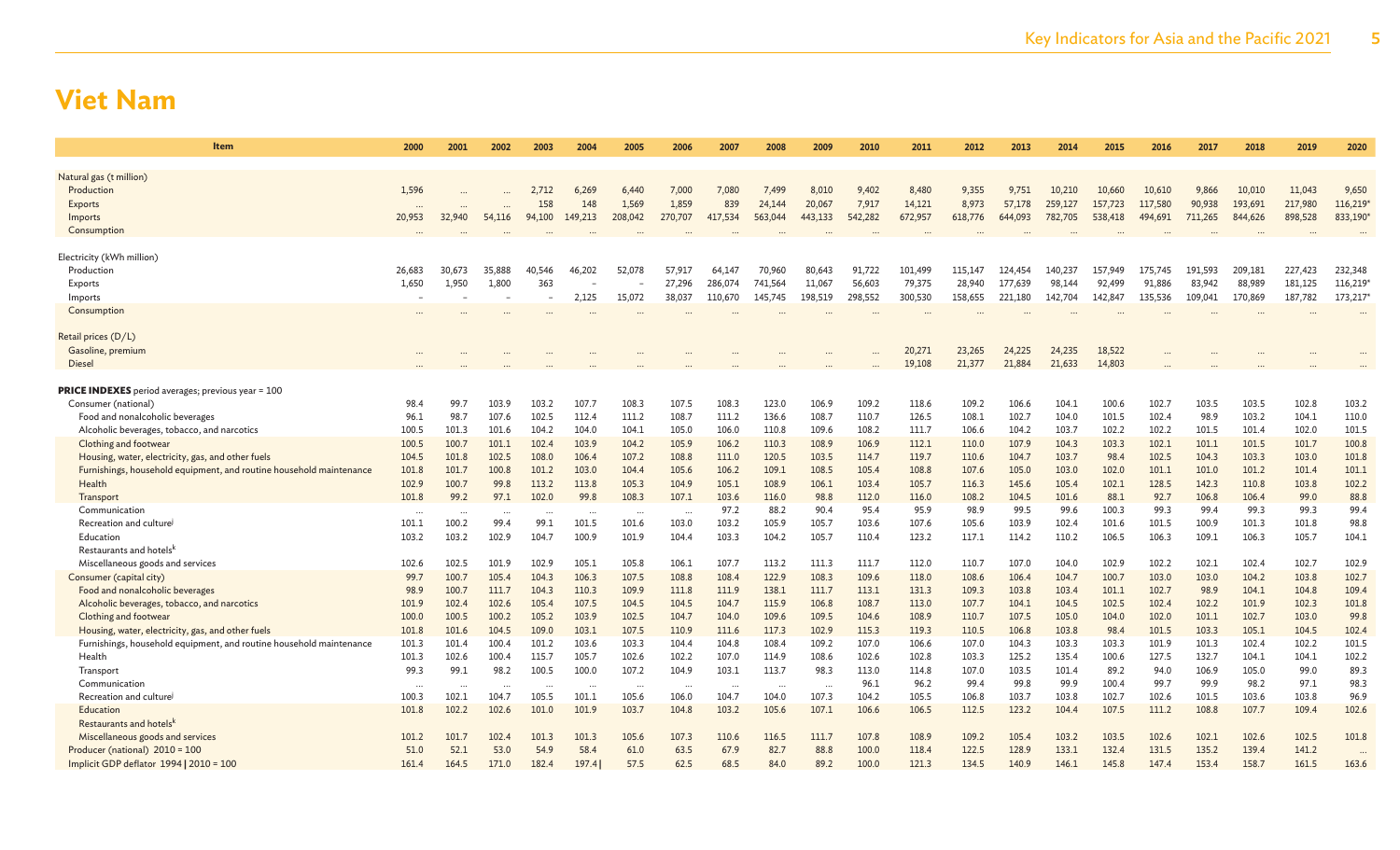| Item                                                                                       | 2000              | 2001               | 2002               | 2003               | 2004               | 2005               | 2006               | 2007                 | 2008                 | 2009                 | 2010                 | 2011                 | 2012                 | 2013                 | 2014                 | 2015                 | 2016                 | 2017                   | 2018                   | 2019                    | 2020                    |
|--------------------------------------------------------------------------------------------|-------------------|--------------------|--------------------|--------------------|--------------------|--------------------|--------------------|----------------------|----------------------|----------------------|----------------------|----------------------|----------------------|----------------------|----------------------|----------------------|----------------------|------------------------|------------------------|-------------------------|-------------------------|
|                                                                                            |                   |                    |                    |                    |                    |                    |                    |                      |                      |                      |                      |                      |                      |                      |                      |                      |                      |                        |                        |                         |                         |
| <b>Price Indexes</b> (% annual change)                                                     |                   |                    | 3.9                | 3.2                | 7.7                | 8.3                |                    | 8.3                  | 23.0                 | 6.9                  | 9.2                  | 18.6                 | 9.2                  |                      | 4.1                  | 0.6                  |                      | 3.5                    | 3.5                    | 2.8                     | 3.2                     |
| Consumer price index (national)<br>Food and nonalcoholic price index (national)            |                   | $-0.3$<br>$-1.3$   | 7.6                | 2.5                | 12.4               | 11.2               | 7.5<br>8.7         | 11.2                 | 36.6                 | 8.7                  | 10.7                 | 26.5                 | 8.1                  | 6.6<br>2.7           | 4.0                  | 1.5                  | 2.7<br>2.4           | $-1.1$                 | 3.2                    | 4.1                     | 10.0                    |
| Producer price index                                                                       | $-0.2$            | 2.1                | 1.8                | 3.6                | 6.4                | 4.4                | 4.2                | 6.8                  | 21.8                 | 7.4                  | 12.6                 | 18.4                 | 3.4                  | 5.3                  | 3.3                  | $-0.6$               | $-0.6$               | 2.8                    | 3.1                    | 1.3                     |                         |
| Implicit GDP deflator                                                                      | 3.4               | 1.9                | 4.0                | 6.7                | 8.2                | 9.0                | 8.6                | 9.6                  | 22.7                 | 6.2                  | 12.1                 | 21.3                 | 10.9                 | 4.8                  | 3.7                  | $-0.2$               | 1.1                  | 4.1                    | 3.4                    | 1.8                     | 1.3                     |
|                                                                                            |                   |                    |                    |                    |                    |                    |                    |                      |                      |                      |                      |                      |                      |                      |                      |                      |                      |                        |                        |                         |                         |
| <b>MONEY AND INTEREST RATES</b> as of end of period (D billion)                            |                   |                    |                    |                    |                    |                    |                    |                      |                      |                      |                      |                      |                      |                      |                      |                      |                      |                        |                        |                         |                         |
| Money supply (M1)                                                                          | 152,497           | 191.113            | 235.518            | 314.148            | 402.738            | 531,472            | 723,204            | 443,429              | 442.984              | 581.535              | 640,959              | 705,998              | 860,959              | 1.017.278            | 1.240.196            | 1.456.114            | 1,713,832            | 1,982,009              | 2.174.033              | 2.456.665               | 2,627,819               |
| Currency in circulation                                                                    | 52,208            | 66,319             | 74,263             | 90,583             | 109,097            | 131,171            | 158,809            | 220,514              | 236,848              | 293,225              | 337,949              | 370,992              | 455,504              | 506,739              | 624,832              | 726,559              | 851,441              | 977,907                | 1,085,018              | 1,198,095               | 1,280,888               |
| Demand deposits <sup>m</sup>                                                               | 100,289           | 124,794            | 161.255            | 223.564            | 293,641            | 400,301            | 564,394            | 222,915              | 206,136              | 288,310              | 303,010              | 335,006              | 405,455              | 510,539              | 615,364              | 729,555              | 862,391              | 1,004,102              | 1,089,015              | 1,258,570               | 1,346,931               |
| Quasi-money <sup>n</sup>                                                                   | 70,385            | 88,667             | 93.632             | 97,084             | 129,608<br>532,346 | 159,180            | 199,469            | 904,814              | 1.179.145            | 1.510.912            | 2.148.225            | 2.419.962            | 2.841.909            | 3.383.414 3.939.021  |                      | 4.563,495            | 5.411.969            | 6,212,699              | 7.037.815              | 8,117,060               | 8,858,027<br>11,485,845 |
| Money supply (M2)<br>Foreign assets (net)                                                  | 222,882<br>95,692 | 279,781<br>117,615 | 329,150<br>117.418 | 411,232<br>131,402 | 145,910            | 690,652<br>191,077 | 922,672<br>287,925 | 1,348,244<br>410,414 | 1,622,130<br>428,929 | 2,092,447<br>312,264 | 2,789,184<br>266,567 | 3,125,960<br>300,823 | 3,702,867<br>548,108 | 4,400,692<br>612,697 | 5,179,216<br>825,954 | 6,019,609<br>836,057 | 7,125,801<br>948,545 | 8,194,708<br>1.264.353 | 9,211,848<br>1,539,963 | 10,573,725<br>2,131,034 | 2,505,343               |
| Domestic credit                                                                            | 155,236           | 191,204            | 239,921            | 316,872            | 434,572            | 585,559            | 730,330            | 1,096,780            | 1,400,693            | 2,039,686            | 2,689,527            | 3,062,086            | 3,403,504            | 3,876,350            | 4,479,804            | 5,381,433            | 6,306,619            | 7,102,175              | 7,851,794              | 8,583,037               | 9,199,850               |
| Claims on government sector                                                                | $-484$            | 2,102              | 8,843              | 20,135             | 14,527             | 32,461             | 36,496             | 29,051               | 61,430               | 170,431              | 213,991              | 232,362              | 325,801              | 406,668              | 530,128              | 688,516              | 731,566              | 556,115                | 472,956                | 256,802                 | 401,829                 |
| Claims on private sector <sup>o</sup>                                                      | 155.720           | 189.103            | 231.078            | 296,737            | 420,046            | 553,098            | 693.834            | 1.067.729            | 1.339.263            | 1.869.255            | 2.475.535            | 2.829.723            | 3.077.703            | 3.469.683 3.949.676  |                      | 4.692.917            | 5.575.053 6.546.060  |                        | 7.378.838              | 8,326,235               | 8,798,021               |
| Claims on other financial institutions                                                     |                   |                    |                    |                    |                    |                    |                    |                      |                      |                      |                      |                      |                      |                      |                      |                      |                      |                        |                        |                         |                         |
| Claims on state and local government                                                       |                   |                    |                    |                    |                    |                    |                    |                      |                      |                      |                      |                      |                      |                      |                      |                      |                      |                        |                        |                         |                         |
| Claims on public nonfinancial corporations                                                 |                   |                    |                    |                    |                    |                    |                    |                      |                      |                      |                      |                      |                      |                      |                      |                      |                      |                        |                        |                         |                         |
| Other items (net)                                                                          | $-28,046$         | $-29,039$          | -28.191            | $-37.040$          | -48.137            | $-85.984$          | $-95,583$          | $-158.950$           | -207.492             | $-259.503$           | $-166.909$           | -236.948             | $-248.745$           | $-88.355$            | $-126.542$           | $-197.880$           | $-129.363$           | $-171.819$             | $-179.909$             | $-140.346$              | $-219,347$              |
|                                                                                            |                   |                    |                    |                    |                    |                    |                    |                      |                      |                      |                      |                      |                      |                      |                      |                      |                      |                        |                        |                         |                         |
| Money Supply (M2) (% annual change)<br>M2 (% of GDP at current market prices) <sup>p</sup> | 56.2<br>50.5      | 25.5<br>58.1       | 17.6<br>61.4       | 24.9<br>67.0       | 29.5<br>74.4       | 29.7<br>75.6       | 33.6<br>86.9       | 46.1<br>108.1        | 20.3<br>100.4        | 29.0<br>115.7        | 33.3<br>129.3        | 12.1<br>112.4        | 18.5<br>114.1        | 18.8<br>122.8        | 17.7<br>131.5        | 16.2<br>143.6        | 18.4<br>158.3        | 15.0<br>163.7          | 12.4<br>166.2          | 14.8<br>175.1           | $13.9^{\circ}$<br>182.5 |
|                                                                                            |                   |                    |                    |                    |                    |                    |                    |                      |                      |                      |                      |                      |                      |                      |                      |                      |                      |                        |                        |                         |                         |
| <b>Interest Rates</b> period averages (% per annum) <sup>q</sup>                           |                   |                    |                    |                    |                    |                    |                    |                      |                      |                      |                      |                      |                      |                      |                      |                      |                      |                        |                        |                         |                         |
| On deposits                                                                                |                   |                    |                    |                    |                    |                    |                    |                      |                      |                      |                      |                      |                      |                      |                      |                      |                      |                        |                        |                         |                         |
| Savings                                                                                    | 0.2               | 0.2                | 2.4                | 2.4                | 2.4                | 3.0                | 3.0                | 3.1                  | 3.7                  | 2.9                  | 3.0                  | 3.0                  | 2.2                  | 1.3                  | 0.8                  | 0.7                  | 0.6                  | 0.6                    | 0.5                    | 0.5                     | 0.2                     |
| Time: 6 months                                                                             | 4.8               | 6.2                | 7.4                | 6.5                | 7.0                | 7.8                | 7.8                | 8.2                  | 13.3                 | 10.2                 | 11.1                 | 13.7                 | 10.1                 | 7.3                  | 6.4                  | 5.6                  | 6.1                  | 6.2                    | 6.5                    | 6.8                     | 6.2                     |
| 12 months <sup>t</sup>                                                                     | 6.2               | 6.8                | 7.8                | 7.2                | 7.6                | 8.4                | 8.4                | 8.8                  | 13.5                 | 10.4                 | 11.5                 | 13.6                 | 11.3                 | 8.7                  | 7.2                  | 6.3                  | 6.8                  | 6.9                    | 7.1                    | 7.3                     | 6.8                     |
|                                                                                            |                   |                    |                    |                    |                    |                    |                    |                      |                      |                      |                      |                      |                      |                      |                      |                      |                      |                        |                        |                         |                         |
| <b>GOVERNMENT FINANCE</b> fiscal year ending 31 December (D billion)                       |                   |                    |                    |                    |                    |                    |                    |                      |                      |                      |                      |                      |                      |                      |                      |                      |                      |                        |                        |                         |                         |
| <b>Central Government</b><br>Total revenue and grants <sup>s</sup>                         | 90,749            | 103,888            | 121,716            | 158,056            | 198,614            | 238,686            | 289,170            | 336,273              | 434,761              | 456,388              | 588,429              | 721,804              | 735,183              | 828,348              | 877,697              | 998,217              | 1,107,381            | 1.293.627              | 1,431,662              | 1,551,074*              | 1,507,845               |
| Total revenue                                                                              | 88.721            | 101,877            | 119,466            | 155,087            | 195,737            | 234,897            | 281,273            | 330,261              | 425,348              | 448,480              | 576,561              | 709,701              | 724,916              | 817,224              | 866,647              | 986,373              | 1,099,003            | 1.286,047              | 1.423,882              | 1,544,386*              | 1,503,020               |
| Current revenue <sup>t</sup>                                                               | 87,883            | 100,918            | 118,346            | 145,822            | 180,197            | 219,438            | 263,864            | 299,096              | 392,463              | 408,892              | 524,998              | 655,476              | 678,012              | 770,830              | 820,491              | 915,396              |                      | 997,251 1,158,429      | 1,273,440              | 1,389,932*              | 1,328,859               |
| Taxes <sup>s</sup>                                                                         | 79.497            | 91.688             | 106,154            | 127.947            | 155,579            | 191,725            | 236,331            | 268,594              | 363,020              | 373,201              | 483,037              | 618,846              | 617,442              | 685,207              | 717.371              | 756,370              | 807,107              | 915,626                | 1.021.657              | 1,124,160*              | 1,060,798               |
| Nontaxes                                                                                   | 8,386             | 9,230              | 12,192             | 17,875             | 24,618             | 27,714             | 27,532             | 30,502               | 29,443               | 35,691               | 41,961               | 36,630               | 60,570               | 85,623               | 103,120              | 159,026              | 190,144              | 242,803                | 251,783                | 265,772*                | 268,061                 |
| Capital receipts                                                                           | 838               | 959                | 1,120              | 9.265              | 15.540             | 15,459             | 17,409             | 31,165               | 32,885               | 39,588               | 51,563               | 54,225               | 46,904               | 46,394               | 46,156               | 70,977               | 101,752              | 127,618                | 150,442                | 154,454*                | 174,161                 |
| Grants                                                                                     | 2.028             | 2.011              | 2.250              | 2.969              | 2.877              | 3,789              | 7,897              | 6,012                | 9,413                | 7,908                | 11,868               | 12,103               | 10,267               | 11,124               | 11.050               | 11,844               | 8.378                | 7.580                  | 7.780                  | 6,688                   | 4,825                   |
| Total expenditure and net lending                                                          | 109,633           | 120,968            | 134,090            | 171.408            | 197.476            | 247,749            | 276,170            | 347,468              | 424,864              | 531,704              | 632,857              | 735,041              | 844,181              | 1,008,538            | 1,062,655            | 1,176,855            | 1,288,309            | 1,462,965              | 1.435.435              | 1,747,987'              | 1,787,950               |
| Total expenditure <sup>u</sup>                                                             | 99,751            | 117,285            | 129,434            | 162,151            | 187,353            | 229,092            | 268,410            | 336,312              | 411,836              | 508,029              | 586,317              | 706,428              | 913,647              | 1,031,573 1,039,579  |                      | 1,181,128            | 1,207,403            | 1.355,034              | 1.435,435              | 1,747,987               | 1.787,950               |
| Current expenditure <sup>v</sup>                                                           | 70,127            | 77,049             | 84,216             | 102,522            | 121,238            | 149,893            | 180,069            | 232,010              | 292,374              | 326,666              | 403,151              | 498,122              | 644,835              | 759,893              | 791,127              | 872,275              | 910,952              | 982,242                | 1,042,131              | 1,159,001*              | 1,237,922               |
| Capital expenditure <sup>w</sup><br>Net lending                                            | 29,624<br>9.882   | 40,236<br>3,683    | 45,218<br>4,656    | 59,629<br>9,257    | 66,115<br>10,123   | 79,199<br>18,657   | 88,341<br>7,760    | 104,302<br>11,156    | 119,462<br>13,028    | 181,363<br>23,675    | 183,166<br>46,540    | 208,306<br>28,613    | 268,812<br>$-69,466$ | 271,680<br>$-23,035$ | 248,452<br>23,076    | 308,853<br>$-4,273$  | 296,451<br>80,906    | 372,792<br>107,931     | 393,304                | 438,371*                | 550,028                 |
| Current surplus/deficit                                                                    | 17,756            | 23,869             | 34,130             | 43,300             | 58,959             | 69,545             | 83,795             | 67,085               | 100,089              | 82,226               | 121,847              | 157,354              | 33,177               | 10,937               | 29,364               | 43,121               | 86,299               | 176,187                | 231,309                | 230,931'                | 90,937                  |
| Capital account surplus/deficit                                                            | $-28,786$         | $-39,277$          | $-44.098$          | $-50,364$          | $-50,575$          | $-63,740$          | $-70,932$          | $-73,137$            | $-86,577$            | $-141,775$           | $-131,603$           | $-154,081$           | $-221,908$           | $-225,286$           | $-202,296$           | $-237,876$           | -194,699             | $-245,174$             | $-242,862$             | $-283,917*$             | $-375,867$              |
| Overall budgetary surplus/deficit                                                          | $-18,884$         | $-17,080$          | $-12,374$          | $-13,352$          | 1,138              | $-9,063$           | 13,000             | $-11,195$            | 9,897                | $-75,316$            | -44,428              | $-13,237$            | -108,998             | $-180,190$           | $-184,958$           | $-178,638$           | $-180,928$           | $-169,338$             | $-3,773$               | $-196,913*$             | $-280,105$              |
|                                                                                            |                   |                    |                    |                    |                    |                    |                    |                      |                      |                      |                      |                      |                      |                      |                      |                      |                      |                        |                        |                         |                         |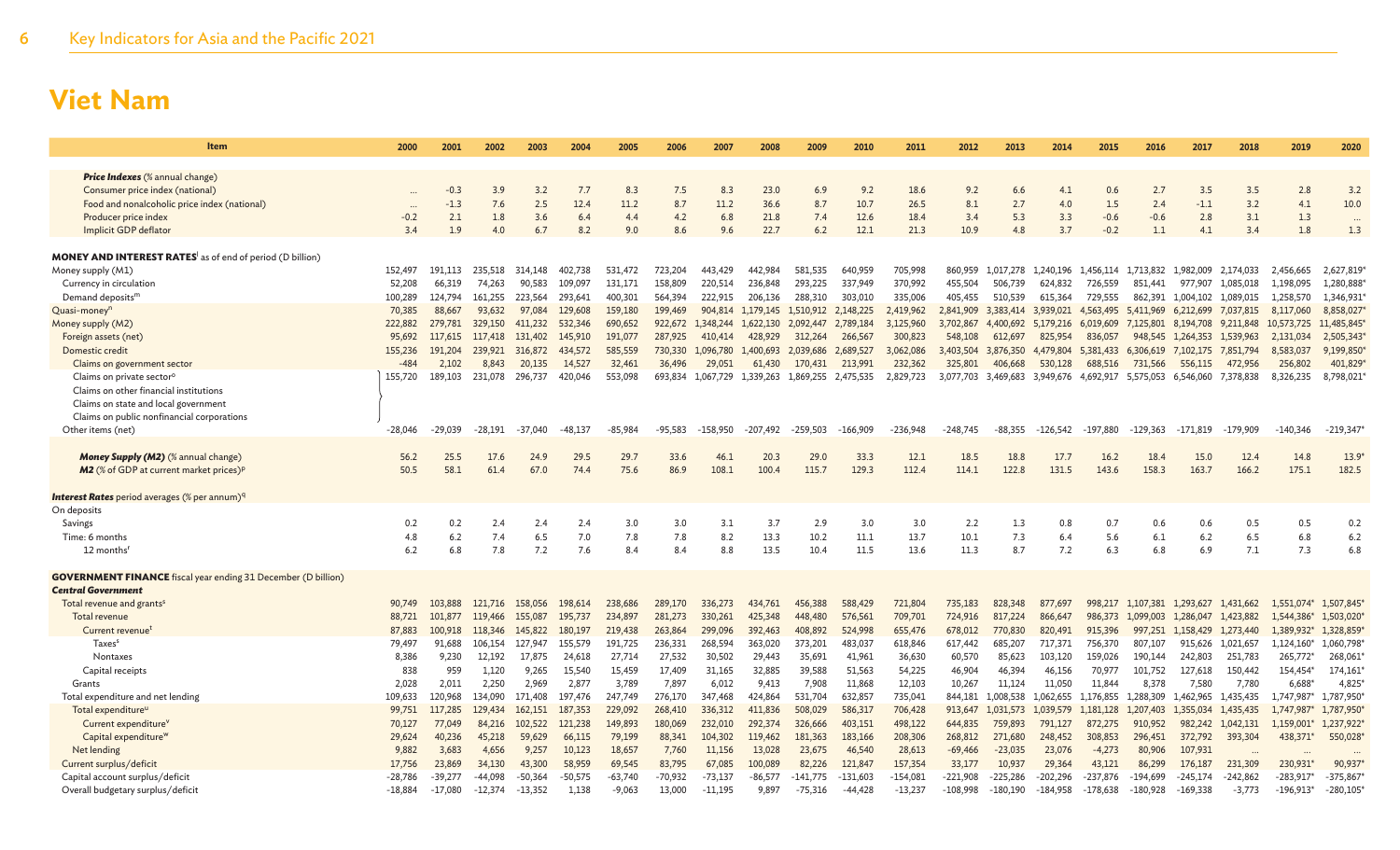| <b>Item</b>                                                                                                                                                                     | 2000                                              | 2001                                              | 2002                                              | 2003                                              | 2004                                               | 2005                                               | 2006                                                | 2007                                                    | 2008                                                    | 2009                                                      | 2010                                                      | 2011                                                         | 2012                                                         | 2013                                                         | 2014                                                         | 2015                                                         | 2016                                                          | 2017                                                          | 2018                                                          | 2019                                                          | 2020                                                           |
|---------------------------------------------------------------------------------------------------------------------------------------------------------------------------------|---------------------------------------------------|---------------------------------------------------|---------------------------------------------------|---------------------------------------------------|----------------------------------------------------|----------------------------------------------------|-----------------------------------------------------|---------------------------------------------------------|---------------------------------------------------------|-----------------------------------------------------------|-----------------------------------------------------------|--------------------------------------------------------------|--------------------------------------------------------------|--------------------------------------------------------------|--------------------------------------------------------------|--------------------------------------------------------------|---------------------------------------------------------------|---------------------------------------------------------------|---------------------------------------------------------------|---------------------------------------------------------------|----------------------------------------------------------------|
| Financing<br>Domestic borrowing<br>Foreign borrowing<br>Use of cash balances                                                                                                    | 6,110<br>6.292<br>6,482                           | 7,333<br>4.809<br>4,938                           | 4,711<br>5.306<br>2,357                           | 6,327<br>4,577<br>2,448                           | 4,671<br>3,210<br>$-9,019$                         | 4,525<br>2,615<br>1,923                            | 3,160<br>5,804<br>$-21,964$                         | $-6,740$<br>6,779<br>11,156                             | $-37,962$<br>15,037<br>13,028                           | 11,405<br>30,338<br>33,573                                | 359,136<br>530,253<br>$-844,961$                          | 426,389<br>666,373<br>$-1,079,524$                           | 550,856<br>726,318<br>$-1,168,175$                           |                                                              |                                                              |                                                              |                                                               |                                                               |                                                               |                                                               |                                                                |
| <b>Government Finance</b> (% of GDP at current market prices)<br>Total revenue<br>Taxes <sup>s</sup><br>Total expenditure <sup>u</sup><br>Overall budgetary surplus/deficit     | 20.1<br>18.0<br>22.6<br>$-4.3$                    | 21.2<br>19.1<br>24.4<br>$-3.5$                    | 22.3<br>19.8<br>24.2<br>$-2.3$                    | 25.3<br>20.9<br>26.4<br>$-2.2$                    | 27.4<br>21.7<br>26.2<br>0.2                        | 25.7<br>21.0<br>25.1<br>$-1.0$                     | 26.5<br>22.3<br>25.3<br>1.2                         | 26.5<br>21.5<br>27.0<br>$-0.9$                          | 26.3<br>22.5<br>25.5<br>0.6                             | 24.8<br>20.6<br>28.1<br>$-4.2$                            | 26.7<br>22.4<br>27.2<br>$-2.1$                            | 25.5<br>22.3<br>25.4<br>$-0.5$                               | 22.3<br>19.0<br>28.2<br>$-3.4$                               | 22.8<br>19.1<br>28.8<br>$-5.0$                               | 22.0<br>18.2<br>26.4<br>$-4.7$                               | 23.5<br>18.0<br>28.2<br>$-4.3$                               | 24.4<br>17.9<br>26.8<br>3.6                                   | 25.7<br>18.3<br>27.1<br>2.7                                   | 25.6<br>18.4<br>25.9<br>2.8                                   | $25.6*$<br>$18.6*$<br>$29.0^{\circ}$<br>$3.4*$                | $23.9*$<br>$16.9*$<br>$28.4*$<br>$4.0*$                        |
| <b>EXTERNAL TRADE</b> calendar year (\$ million)<br>Exports, fob<br>Imports, cif <sup>o</sup><br>Trade balance<br><b>External Trade</b> (% annual change)<br>Exports<br>Imports | 14,483<br>15,637<br>$-1,154$<br>25.5<br>33.2      | 15,029<br>16,218<br>$-1,189$<br>3.8<br>3.7        | 16,706<br>19,746<br>$-3,040$<br>11.2<br>21.8      | 20,149<br>25,256<br>$-5,107$<br>20.6<br>27.9      | 26,485<br>31,969<br>$-5,484$<br>31.4<br>26.6       | 32,447<br>36,761<br>$-4,314$<br>22.5<br>15.0       | 39,826<br>44,891<br>$-5,065$<br>22.7<br>22.1        | 48,561<br>62,765<br>$-14,204$<br>21.9<br>39.8           | 62,685<br>80,714<br>$-18,029$<br>29.1<br>28.6           | 57,096<br>69,949<br>$-12,853$<br>$-8.9$<br>$-13.3$        | 72,237<br>84,839<br>$-12,602$<br>26.5<br>21.3             | 96,906<br>106,750<br>$-9,844$<br>34.2<br>25.8                | 114,529<br>113,780<br>749<br>18.2<br>6.6                     | 132,033<br>132,033<br>$\Omega$<br>15.3<br>16.0               | 150,217<br>147,849<br>2,368<br>13.8<br>12.0                  | 162,017<br>165,776<br>$-3,759$<br>7.9<br>12.1                | 176,581<br>174,978<br>1,602<br>9.0<br>5.6                     | 215,119<br>213,215<br>1,903<br>21.8<br>21.9                   | 243,697<br>237,242<br>6,455<br>13.3<br>11.3                   | 264,267<br>253,393<br>10,874<br>8.4<br>6.8                    | 282,655<br>262,701<br>19,954<br>7.0<br>3.7                     |
| <b>Direction of Trade</b> calendar year (\$ million)<br>Exports, total<br>1. United States<br>2. China, People's Republic of                                                    | 14,482<br>733<br>1,536                            | 15.032<br>1,065<br>1,417                          | 16,710<br>2,453<br>1,518                          | 20,156<br>3,939<br>1,883                          | 26,525<br>5,025<br>2,899                           | 32,537<br>5,924<br>3,228                           | 39,893<br>7,845<br>3,243                            | 48,624<br>10,104<br>3,646                               | 62,791<br>11,887<br>4,850                               | 57,516<br>11,356<br>4,909                                 | 70,249<br>14,238<br>7,309                                 | 93,386<br>16,928<br>11,125                                   | 111,291<br>19,668<br>12,388                                  | 128,743<br>23,869<br>13,259                                  | 145,921<br>28,656<br>14,906                                  | 160,261<br>33,475<br>16,568                                  | 175,940<br>38,473<br>21,950                                   | 213,547<br>41,550<br>35,394                                   | 238,866<br>47,526<br>41,268                                   | 259,384<br>61,332<br>41,463                                   | 276,362<br>76,824<br>45,819                                    |
| 3. Japan<br>4. Korea, Republic of<br>5. Hong Kong, China<br>6. Netherlands<br>7. Germany<br>8. United Kingdom<br>9. India                                                       | 2,575<br>353<br>316<br>391<br>730<br>479<br>47    | 2,510<br>406<br>317<br>365<br>722<br>512<br>45    | 2,437<br>469<br>340<br>404<br>729<br>572<br>52    | 2,909<br>492<br>369<br>493<br>855<br>755<br>32    | 3,542<br>608<br>380<br>582<br>1,065<br>1,010<br>79 | 4,340<br>664<br>353<br>659<br>1,086<br>1,016<br>98 | 5,240<br>843<br>453<br>857<br>1,445<br>1,180<br>138 | 6,090<br>1,243<br>582<br>1,182<br>1,855<br>1,431<br>180 | 8,468<br>1,794<br>877<br>1,577<br>2,073<br>1,581<br>389 | 6,292<br>2,064<br>1,034<br>1,335<br>1,885<br>1,329<br>420 | 7,728<br>3,092<br>1,464<br>1,688<br>2,373<br>1,682<br>992 | 10,781<br>4,715<br>2,206<br>2,148<br>3,367<br>2,398<br>1,554 | 13,060<br>5,580<br>3,706<br>2,476<br>4,095<br>3,034<br>1,782 | 13,651<br>6,631<br>4,107<br>2,937<br>4,730<br>3,699<br>2,354 | 14,704<br>7,144<br>5,203<br>3,769<br>5,185<br>3,652<br>2,461 | 14,100<br>8,915<br>6,959<br>4,760<br>5,707<br>4,645<br>2,470 | 14,671<br>11,406<br>6,088<br>6,012<br>5,961<br>4,898<br>2,687 | 16,792<br>14,807<br>7,574<br>7,099<br>6,354<br>5,415<br>3,756 | 18,851<br>18,205<br>7,955<br>7,076<br>6,869<br>5,776<br>6,542 | 20,334<br>19,735<br>7,154<br>6,879<br>6,551<br>5,757<br>6,673 | 19,689<br>19,541<br>10,807<br>7,471<br>7,163<br>5,080<br>4,758 |
| 10. Thailand<br>Imports, total<br>1. China, People's Republic of<br>2. Korea, Republic of<br>3. Japan<br>4. Taipei, China                                                       | 372<br>15,646<br>1,401<br>1,754<br>2,301<br>1.880 | 323<br>16,218<br>1,606<br>1,887<br>2,183<br>2,009 | 227<br>19,746<br>2,159<br>2,280<br>2,505<br>2,525 | 335<br>25,261<br>3,139<br>2,625<br>2,982<br>2,916 | 518<br>31,969<br>4,595<br>3,359<br>3,553<br>3,698  | 863<br>36,761<br>5,900<br>3,594<br>4,074<br>4,304  | 930<br>44,891<br>7,391<br>3,908<br>4,702<br>4,825   | 1,030<br>62,764<br>12,710<br>5,340<br>6,189<br>6,947    | 1,289<br>80,713<br>15,974<br>7,255<br>8,240<br>8,363    | 1,266<br>69,949<br>16,441<br>6,976<br>7,468<br>6,253      | 1,183<br>83,365<br>20,019<br>9,761<br>9,016<br>6,977      | 1,792<br>104,419<br>24,594<br>13,176<br>10,400<br>8,557      | 2,832<br>111,640<br>28,786<br>15,536<br>11,603<br>8,534      | 3,104<br>129,258<br>36,954<br>20,698<br>11,612<br>9,424      | 3,476<br>142,119<br>43,868<br>21,736<br>12,909<br>8.426      | 3,178<br>175,034<br>49,441<br>27,579<br>14,182<br>9,258      | 3,691<br>184,750<br>50,038<br>32,193<br>15,098<br>9,772       | 4,801<br>225,122<br>58,533<br>46,943<br>16,917<br>11,907      | 5,494<br>231,307<br>65,438<br>47,497<br>19,011<br>13,228      | 5,304<br>249,013<br>75,472<br>47,021<br>19,540<br>15,152      | 4,659<br>259,026<br>81,018<br>45,254<br>21,124<br>16,590       |
| 5. United States<br>6. Thailand<br>7. Malaysia<br>8. Singapore<br>9. Indonesia<br>10. India                                                                                     | 364<br>811<br>389<br>2,694<br>345<br>178          | 411<br>792<br>464<br>2,478<br>289<br>228          | 458<br>955<br>683<br>2,533<br>363<br>325          | 1,143<br>1,282<br>925<br>2,876<br>552<br>457      | 1,134<br>1,859<br>1,215<br>3,618<br>663<br>594     | 863<br>2,374<br>1,256<br>4,482<br>700<br>596       | 987<br>3,034<br>1,482<br>6,274<br>1,013<br>880      | 1,700<br>3,744<br>2,290<br>7,614<br>1,354<br>1,357      | 2,647<br>4,906<br>2,596<br>9,378<br>1,729<br>2,094      | 3,009<br>4,514<br>2,505<br>4,248<br>1,546<br>1,635        | 3,767<br>5,602<br>3,413<br>4,101<br>1,909<br>1,762        | 4,529<br>6.384<br>3,920<br>6,391<br>2,248<br>2,346           | 4,827<br>5,792<br>3,412<br>6,690<br>2,248<br>2,161           | 5,232<br>6,311<br>4,104<br>5,703<br>2,375<br>2,883           | 6,284<br>7,119<br>4,193<br>6,827<br>2,497<br>3,132           | 7,793<br>8,270<br>4,185<br>6,031<br>2,738<br>2,655           | 8,712<br>8,855<br>5,174<br>4,769<br>2,992<br>2,746            | 9,343<br>10,702<br>5,945<br>5,319<br>3,656<br>3,955           | 12,753<br>12,023<br>7,450<br>4,524<br>4,918<br>4,147          | 14,434<br>11,663<br>7,334<br>4,142<br>5,720<br>4,528          | 14,367<br>10,805<br>7,548<br>4,201<br>5,075<br>5,359           |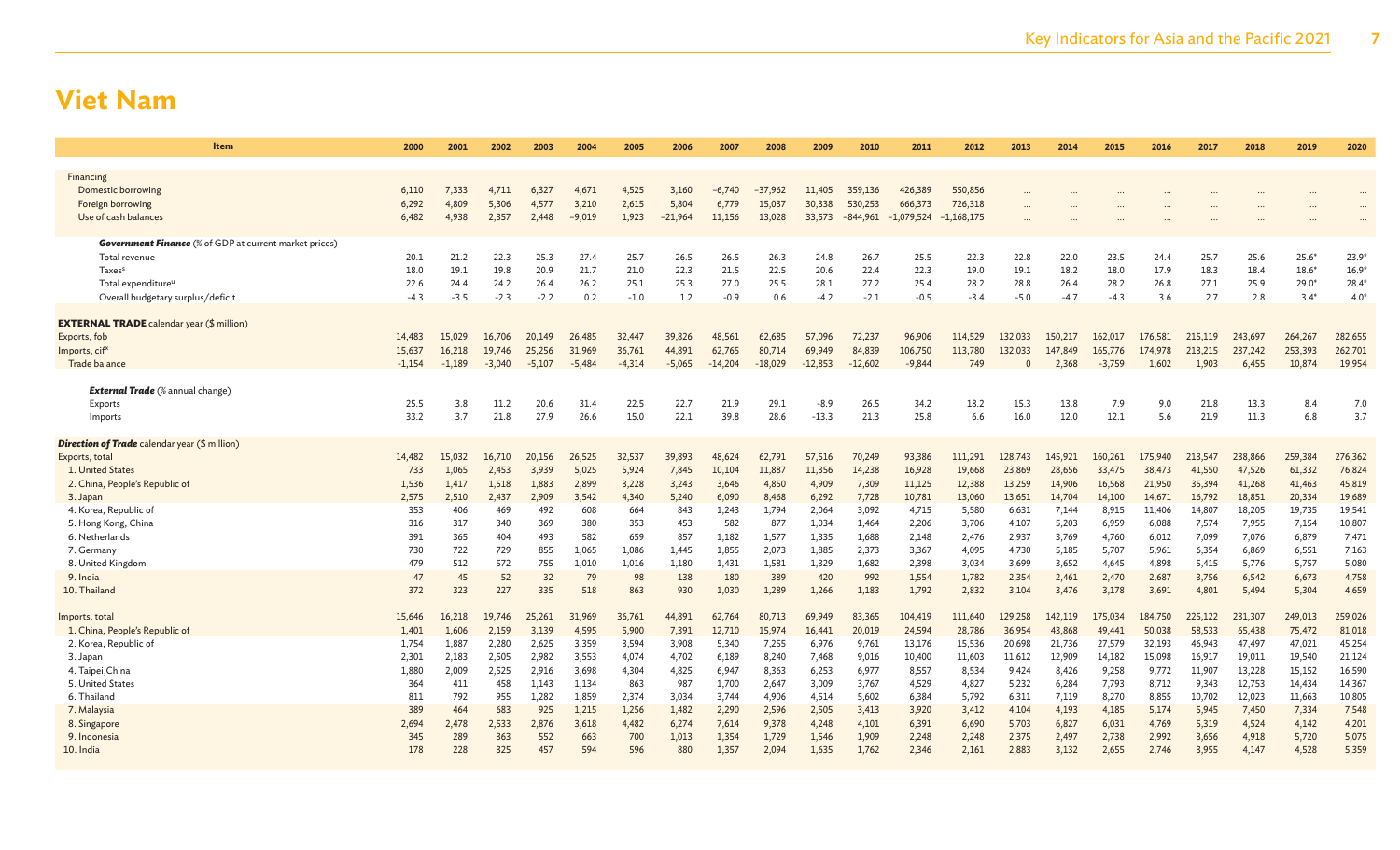| Item                                                               | 2000           | 2001      | 2002      | 2003      | 2004           | 2005      | 2006      | 2007      | 2008      | 2009      | 2010           | 2011      | 2012       | 2013      | 2014     | 2015      | 2016      | 2017      | 2018      | 2019       | 2020                 |
|--------------------------------------------------------------------|----------------|-----------|-----------|-----------|----------------|-----------|-----------|-----------|-----------|-----------|----------------|-----------|------------|-----------|----------|-----------|-----------|-----------|-----------|------------|----------------------|
| <b>BALANCE OF PAYMENTS</b> <sup>y</sup> calendar year (\$ million) |                |           |           |           |                |           |           |           |           |           |                |           |            |           |          |           |           |           |           |            |                      |
| Current account                                                    | 1,296          | 682       | $-607$    | $-1,905$  | $-1,000$       | $-561$    | $-164$    | $-7,092$  | $-10,823$ | $-6,608$  | $-4,276$       | 233       | 9,267      | 7,744     | 8,617    | $-2,039$  | 625       | $-1,651$  | 5,769     | 12,478*    | 11,026               |
| Balance on goods                                                   | 376            | 481       | $-1,054$  | $-2,555$  | $-2,287$       | $-2,439$  | $-2,776$  | $-10,438$ | $-12,783$ | $-7,607$  | $-5,136$       | $-450$    | 8,714      | 8,713     | 12,126   | 7,375     | 11,042    | 10,845    | 16,540    | $21,221*$  | 24,150               |
| Exports                                                            | 14,448         | 15,027    | 16,706    | 20,149    | 26,485         | 32,447    | 39,826    | 48,561    | 62,685    | 57,096    | 72,237         | 96,906    | 114,529    | 132,032   | 150,217  | 162,017   | 176,581   | 215,119   | 243,697   | 264,189*   | 202,572              |
| Imports                                                            | -14,072        | $-14,546$ | $-17,760$ | $-22,704$ | $-28,772$      | $-34,886$ | $-42,602$ | $-58,999$ | $-75,468$ | $-64,703$ | $-77,373$      | $-97,356$ | $-105,815$ | 123,319   | 138,091  | 154,642   | 165,539   | 204,274   | 227,157   | 242,968*   | 178,422              |
| Balance on services                                                | $-550$         | $-572$    | $-749$    | $-778$    | $-872$         | $-296$    | -8        | $-894$    | $-950$    | $-2,421$  | $-2,461$       | $-3,168$  | $-1,430$   | $-3,110$  | $-3,950$ | $-4,765$  | $-4,258$  | $-4,030$  | $-3,810$  | $-1,191*$  | $-8,158'$            |
| Credit                                                             | 2,702          | 2,810     | 2,948     | 3,272     | 3,867          | 4,176     | 5,100     | 6,030     | 7,006     | 5,766     | 7,460          | 8,691     | 9,620      | 10,710    | 11,050   | 11,250    | 12,500    | 13,070    | 14,775    | 19,920*    | 5,467                |
| Debit                                                              | $-3,252$       | $-3,382$  | $-3,697$  | $-4,050$  | $-4,739$       | $-4,472$  | $-5,108$  | $-6,924$  | $-7,956$  | $-8,187$  | $-9,921$       | $-11,859$ | $-11,050$  | $-13,820$ | 15,000   | 16,015    | 16,758    | 17,100    | 18,585    | $21,111*$  | 13,625'              |
| Balance on primary income                                          | $-262$         | $-477$    | $-725$    | $-811$    | $-934$         | $-1,206$  | $-1,429$  | $-2,190$  | $-4,401$  | $-3,028$  | $-4,564$       | $-4,834$  | $-6,229$   | $-7,336$  | $-8,844$ | $-12,150$ | $-14,144$ | $-16,994$ | $-15,818$ | $-16,795*$ | $-11,632'$           |
| Credit                                                             | 331            | 318       | 167       | 125       | 188            | 364       | 668       | 1,166     | 1,357     | 753       | 456            | 395       | 295        | 281       | 323      | 399       | 650       | 745       | 1,615     | 2,237'     | 1,167'               |
| Debit                                                              | $-593$         | $-795$    | $-892$    | $-936$    | $-1,122$       | $-1,570$  | $-2,097$  | $-3,356$  | $-5,758$  | $-3,781$  | $-5,020$       | $-5,229$  | $-6,524$   | $-7,617$  | 9,167    | 12,549    | 14,794    | 17,739    | 17,433    | 19,032*    | 12,799'              |
| Balance on secondary income                                        | 1,732          | 1,250     | 1,921     | 2,239     | 3,093          | 3,380     | 4,049     | 6,430     | 7,311     | 6,448     | 7,885          | 8,685     | 8,212      | 9,477     | 9,285    | 7,501     | 7,985     | 8,528     | 8,857     | $9,243*$   | $6,666*$             |
| Credit                                                             | 1,732          | 1,250     | 1,921     | 2,239     | 3,093          |           |           | 6,779     | 7,715     | 6,801     | 8,222          | 9,213     | 8,667      | 10,027    | 10,022   | 8,586     | 9,125     | 10,031    | 10,869    | 11,609*    | 8,203'               |
| Debit                                                              |                |           |           |           |                |           |           | $-349$    | $-404$    | $-353$    | $-337$         | $-528$    | $-455$     | $-550$    | 737      | 1,085     | 1,140     | 1,503     | 2,012     | $2,366*$   | $1,537*$             |
| Capital account                                                    |                |           |           |           |                |           |           |           |           |           |                |           |            |           |          |           |           |           |           | $-$ *      | $-$ *                |
| Credit                                                             |                |           |           |           |                |           |           |           |           |           |                |           |            |           |          |           |           |           |           |            |                      |
| Debit                                                              |                |           |           |           |                |           |           |           |           |           |                |           |            |           |          |           |           |           |           | $-*$       |                      |
| Financial account                                                  | $-754$         | 220       | 1.978     | 3,305     | 2,652          | 3,087     | 3,088     | 18,011    | 12,341    | 6,755     | 6,201          | 6,490     | 8,729      | $-283$    | 5,571    | 967       | 10,726    | 19,941    | 8,466     | 18,971*    | 3,046                |
| Direct investment                                                  | 1,298          | 1,300     | 1,400     | 1,450     | 1,610          | 1,889     | 2,315     | 6,797     | 9,279     | 6,900     | 7,100          | 6,569     | 7,168      | 6,944     | 8,050    | 10,700    | 11,600    | 13,620    | 14,902    | 15,670*    | 10,556               |
| Portfolio investment                                               | $\overline{a}$ |           |           |           |                | 865       | 1,313     | 6,243     | $-578$    | $-71$     | 2,370          | 1,460     | 1,990      | 1,460     | 93       | $-65$     | 228       | 2,069     | 3,021     | 2,998*     | $-793*$              |
| <b>Financial derivatives</b>                                       |                |           |           |           |                |           |           |           |           |           |                |           |            |           |          |           |           |           |           | $-$ *      |                      |
| Other investment                                                   | $-2,052$       | $-1,080$  | 578       | 1,855     | 1,042          | 333       | $-540$    | 4,971     | 3,640     | $-74$     | $-3,269$       | $-1,539$  | $-429$     | $-8,687$  | $-2,572$ | $-9,668$  | $-1,102$  | 4,252     | $-9,457$  | 303*       | $-6,717'$            |
| Net errors and omissions                                           | $-864$         | $-862$    | $-1,014$  | 751       | $-769$         | $-395$    | 1,398     | $-720$    | $-1,045$  | $-9,022$  | $-3,690$       | $-5,574$  | $-6,129$   | $-6,904$  | $-5,813$ | $-4,959$  | $-2,961$  | $-5,746$  | $-8,204$  | $-8,195*$  | $-3,692'$            |
| Overall balance                                                    | $-322$         | 40        | 357       | 2,151     | 883            | 2,131     | 4,322     | 10,199    | 473       | $-8,875$  | $-1,765$       | 1,149     | 11,867     | 557       | 8,375    | $-6,032$  | 8,390     | 12,544    | 6,031     | 23,254*    | 10,380               |
| Reserves and related items                                         | 322            | -40       | $-357$    | $-2,151$  | $-883$         | $-2,131$  | $-4,322$  | $-10,199$ | $-473$    | 8,875     | 1,765          | $-1,149$  | $-11,867$  | -557      | $-8,375$ | 6,032     | $-8,390$  | $-12,544$ | $-6,031$  | $-23,254*$ | $-10,380$            |
| International investment position                                  | $\cdots$       |           |           |           | $\cdots$       |           |           |           |           |           |                |           | $\cdots$   |           |          |           |           |           | $\cdots$  |            |                      |
|                                                                    |                |           |           |           |                |           |           |           |           |           |                |           |            |           |          |           |           |           |           |            |                      |
| <b>Balance of Payments</b> (% of GDP at current market prices)     |                |           |           |           |                |           |           |           |           |           |                |           |            |           |          |           |           |           |           |            |                      |
| Exports                                                            | 46.3           | 46.0      | 47.6      | 50.9      | 58.3           | 56.3      | 60.0      | 62.7      | 63.2      | 53.9      | 62.3           | 71.5      | 73.5       | 77.1      | 80.7     | 83.8      | 86.0      | 96.1      | 99.4      | $100.9*$   | $\cdots$             |
| Imports                                                            | 45.1           | 44.5      | 50.7      | 57.4      | 63.3           | 60.5      | 64.2      | 76.2      | 76.1      | 61.0      | 66.7           | 71.8      | 67.9       | 72.0      | 74.2     | 80.0      | 80.6      | 91.3      | 92.6      | $92.8*$    | $\cdots$             |
| Balance on goods                                                   | 1.2            | 1.5       | $-3.0$    | $-6.5$    | $-5.0$         | $-4.2$    | $-4.2$    | $-13.5$   | $-12.9$   | $-7.2$    | $-4.4$         | $-0.3$    | 5.6        | 5.1       | 6.5      | 3.8       | 5.4       | 4.8       | 6.7       | $8.2*$     | $\cdots$             |
| Current account balance                                            | 4.2            | 2.1       | $-1.7$    | $-4.8$    | $-2.2$         | $-1.0$    | $-0.2$    | $-9.2$    | $-10.9$   | $-6.2$    | $-3.7$         | 0.2       | 5.9        | 4.5       | 4.6      | $-1.1$    | 0.3       | $-0.7$    | 2.4       | $4.8*$     | $\cdots$             |
| Overall balance                                                    | $-1.0$         | 0.1       | 1.0       | 5.4       | 1.9            | 3.7       | 6.5       | 13.2      | 0.5       | $-8.4$    | $-1.5$         | 0.8       | 7.6        | 0.3       | 4.5      | $-3.1$    | 4.1       | 5.6       | 2.5       | $8.9*$     | $\ddot{\phantom{a}}$ |
| <b>INTERNATIONAL RESERVES</b> as of end of period (\$ million)     |                |           |           |           |                |           |           |           |           |           |                |           |            |           |          |           |           |           |           |            |                      |
| Total                                                              | 3,510          | 3,765     | 4,232     | 6,359     | 7,186          | 9,216     | 13,591    | 23,748    | 24,176    | 16,803    | 12,926         | 14,046    | 26,113     | 26,287    | 34,575   | 28,616    | 36,906    | 49,497    | 55,868    | 78,810     | 95,452               |
| Gold, national valuation                                           | 93             | 91        | 111       | 135       | 145            | 166       | 207       | 268       | 286       | 356       | 460            | 506       | 540        | 394       | 386      | 366       | 378       | 422       | 415       | 475        | 618                  |
| Foreign exchange                                                   | 3,416          | 3,660     | 4,121     | 6,222     | 7,041          | 9,050     | 13,382    | 23,472    | 23,882    | 16,027    | 12,054         | 13,128    | 25,161     | 25,481    | 33,801   | 27,879    | 36,167    | 48,693    | 55,074    | 77,955     | 94,436               |
| Reserve position in the IMF                                        | $\Omega$       |           | $\Omega$  | $\Omega$  | $\overline{0}$ |           | $\Omega$  | O         |           | $\Omega$  | $\overline{0}$ | $\Omega$  | $\Omega$   | $\Omega$  | $\Omega$ | $\Omega$  | 0         | $\Omega$  | $\Omega$  | 0          | $\mathbf{C}$         |
| SDRs                                                               |                | 15        | $\Omega$  |           | $\Omega$       |           |           |           |           | 420       | 413            | 411       | 412        | 413       | 388      | 371       | 360       | 383       | 378       | 380        | 398                  |
|                                                                    |                |           |           |           |                |           |           |           |           |           |                |           |            |           |          |           |           |           |           |            |                      |
| <b>EXCHANGE RATES (D-\$)</b>                                       |                |           |           |           |                |           |           |           |           |           |                |           |            |           |          |           |           |           |           |            |                      |
| End of period                                                      | 14,514         | 15,084    | 15,403    | 15,646    | 15,777         | 15,916    | 16,054    | 16,114    | 16,977    | 17,941    | 18,932         | 20,828    | 20,828     | 21,036    | 21,246   | 21,890    | 22,159    | 22,425    | 22,825    | 23,155     | 23,131               |
| Average of period                                                  | 14,168         | 14,725    | 15,280    | 15,510    | 15,746         | 15,859    | 15,994    | 16,105    | 16,302    | 17,065    | 18,613         | 20,510    | 20,828     | 20,933    | 21,148   | 21,698    | 21,935    | 22,370    | 22,602    | 23,050     | 23,208               |
|                                                                    |                |           |           |           |                |           |           |           |           |           |                |           |            |           |          |           |           |           |           |            |                      |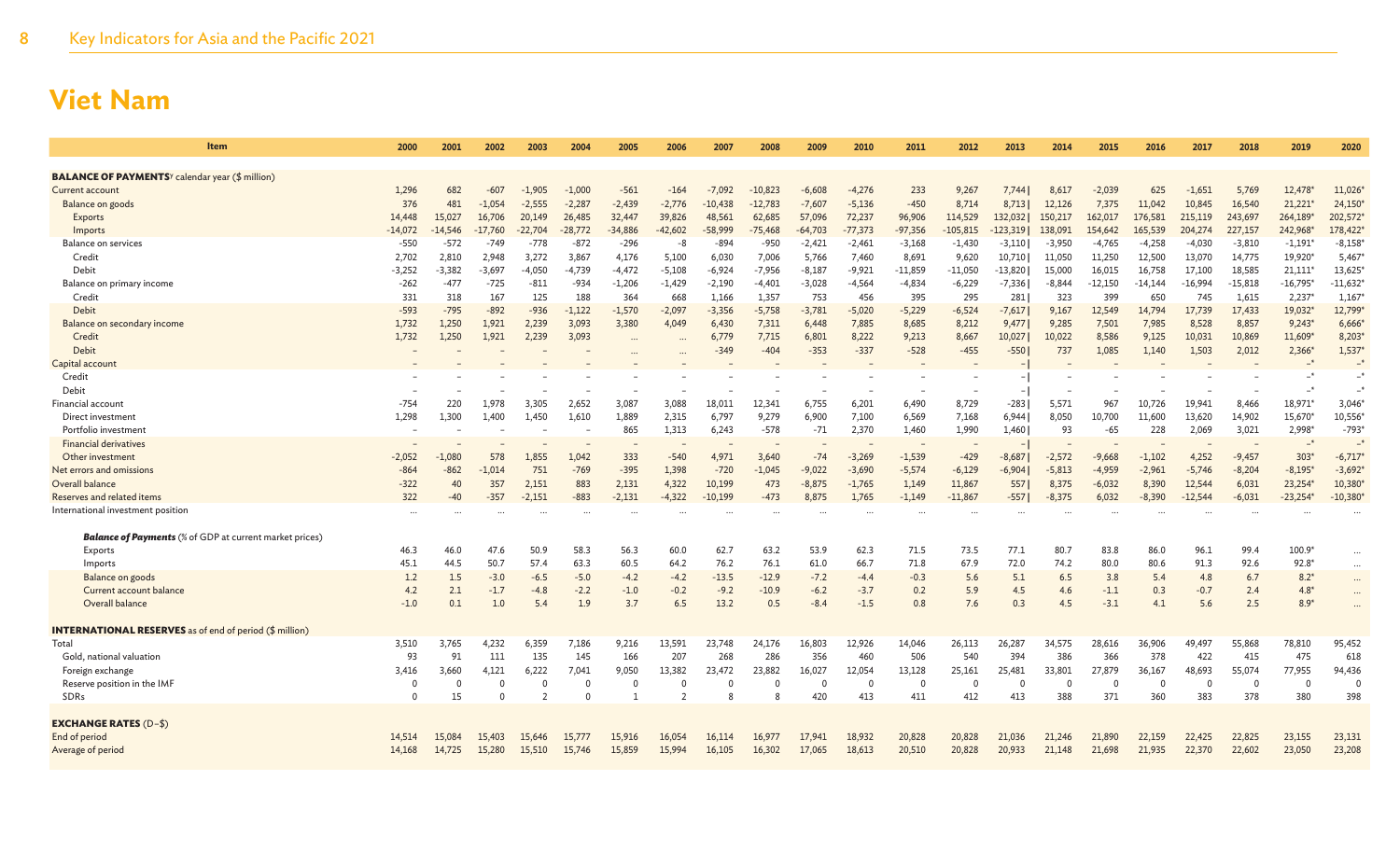| <b>Item</b>                                                   | 2000     | 2001   | 2002   | 2003   | 2004   | 2005   | 2006   | 2007   | 2008   | 2009   | 2010   | 2011   | 2012   | 2013   | 2014   | 2015   | 2016   | 2017    | 2018    | 2019    | 2020     |
|---------------------------------------------------------------|----------|--------|--------|--------|--------|--------|--------|--------|--------|--------|--------|--------|--------|--------|--------|--------|--------|---------|---------|---------|----------|
|                                                               |          |        |        |        |        |        |        |        |        |        |        |        |        |        |        |        |        |         |         |         |          |
| <b>EXTERNAL INDEBTEDNESS</b> as of end of period (\$ million) |          |        |        |        |        |        |        |        |        |        |        |        |        |        |        |        |        |         |         |         |          |
| Total debt outstanding and disbursed                          | 12,84    | 12,633 | 13,321 | 15,571 | 17,610 | 18,572 | 18,731 | 23,114 | 26,476 | 32,742 | 44,940 | 53,925 | 61,613 | 65,484 | 72,453 | 77,831 | 85,665 | 104.091 | 106,859 | 117,344 | $\cdots$ |
| Long-term debt                                                | 11,640   | 11,488 | 12,197 | 14,340 | 15,570 | 16,260 | 16,036 | 18,480 | 22,077 | 27,381 | 37,478 | 42,648 | 48,779 | 52,830 | 58,393 | 65,405 | 72,522 | 81,744  | 86,836  | 92,512  | $\cdots$ |
| Public and publicly guaranteed                                | 11,640   | 11,488 | 12,197 | 14,340 | 15,570 | 16,260 | 16,036 | 18,480 | 22,077 | 27,381 | 32,798 | 36,786 | 39,973 | 42,969 | 44,834 | 46,365 | 48,038 | 51,791  | 52,119  | 51,788  | $\cdots$ |
| Private nonguaranteed                                         | $\cdots$ |        |        |        |        |        |        |        |        |        | 4,680  | 5,862  | 8,806  | 9,861  | 13,559 | 19,039 | 24,484 | 29,954  | 34,717  | 40,723  | $\cdots$ |
| Short-term debt                                               | 823      | 719    | 679    | 822    | 1,688  | 2,040  | 2,443  | 4,395  | 4,204  | 4,783  | 6,932  | 10,781 | 12,350 | 12,169 | 13,604 | 11,991 | 12,720 | 21,898  | 19,585  | 24,397  | $\cdots$ |
| Use of IMF credit                                             | 378      | 426    | 446    | 409    | 351    | 272    | 252    | 239    | 195    | 578    | 529    | 496    | 484    | 485    | 456    | 436    | 423    | 448     | 438     | 435     |          |
|                                                               |          |        |        |        |        |        |        |        |        |        |        |        |        |        |        |        |        |         |         |         |          |
| External debt (% of GNI)                                      | 38.7     | 36.2   | 35.6   | 37.0   | 36.3   | 32.8   | 28.8   | 30.7   | 27.5   | 35.4   | 40.3   | 41.6   | 41.2   | 40.0   | 40.9   | 42.5   | 43.6   | 50.1    | 46.5    | 47.6    |          |
| Total long-term debt (% of total debt)                        | 90.6     | 90.9   | 91.6   | 92.1   | 88.4   | 87.6   | 85.6   | 80.0   | 83.4   | 83.6   | 83.4   | 79.1   | 79.2   | 80.7   | 80.6   | 84.0   | 84.7   | 78.5    | 81.5    | 78.8    | $\cdots$ |
| Short-term debt (% of total debt)                             | 6.4      | 5.7    | 5.1    | 5.3    | 9.6    | 11.0   | 13.0   | 19.0   | 15.9   | 14.6   | 15.4   | 20.0   | 20.0   | 18.6   | 18.8   | 15.4   | 14.8   | 21.0    | 18.3    | 20.8    | $\cdots$ |
| Debt service (% of exports of goods and services)             | 7.5      | 6.7    | 6.1    | 3.6    | 2.7    | 2.6    | 2.1    | 2.2    | 2.0    | 2.3    | 2.3    | 3.9    | 3.6    | 3.2    | 4.2    | 3.8    | 3.9    | 5.9     | 7.0     | 5.8     | $\cdots$ |
|                                                               |          |        |        |        |        |        |        |        |        |        |        |        |        |        |        |        |        |         |         |         |          |
| Debt service transactions during the year (\$ million)        |          |        |        |        |        |        |        |        |        |        |        |        |        |        |        |        |        |         |         |         |          |
| Principal repayments on long-term debt                        | 937      | 791    | 844    | 474    | 395    | 482    | 478    | 619    | 772    | 917    | 1,055  | 3,080  | 3,278  | 3,280  | 5,318  | 4,928  | 5,734  | 11,250  | 14,709  | 13,038  | 14,829   |
| Interest on long-term debt                                    | 298      | 354    | 276    | 270    | 306    | 319    | 329    | 420    | 466    | 477    | 707    | 903    | 1,012  | 1,074  | 1,240  | 1,538  | 1,412  | 2,059   | 2,721   | 2,678   | 2,807    |
| Interest on short-term debt                                   | 45       | 25     | 20     | 18     | 39     | 90     | 124    | 184    | 131    | 56     | 79     | 114    | 238    | 167    | 182    | 164    | 188    | 250     | 762     | 708     |          |
|                                                               |          |        |        |        |        |        |        |        |        |        |        |        |        |        |        |        |        |         |         |         |          |
| Average terms of new commitments                              |          |        |        |        |        |        |        |        |        |        |        |        |        |        |        |        |        |         |         |         |          |
| Interest rate (% per annum)                                   | 1.4      | 1.0    | 1.3    | 1.9    | 1.8    | 2.8    | 3.0    | 3.0    | 2.4    | 1.2    | 2.3    | 2.3    | 1.8    | 1.9    | 2.0    | 1.3    | 1.3    | 1.8     | 2.3     | 2.0     |          |
| Maturity (years)                                              | 36.2     | 38.5   | 36.0   | 28.4   | 29.4   | 27.1   | 28.7   | 26.4   | 28.0   | 27.9   | 23.2   | 27.0   | 25.9   | 25.3   | 24.2   | 28.5   | 30.0   | 24.3    | 24.3    | 23.6    | $\cdots$ |
| Grace period (years)                                          | 9.5      | 9.7    | 9.8    | 7.7    | 7.8    | 9.4    | 7.5    | 8.2    | 7.9    | 7.8    | 7.7    | 7.9    | 6.8    | 7.0    | 8.0    | 7.4    | 7.6    | 5.9     | 4.9     | 4.8     | $\cdots$ |
| Grant element (%)                                             | 47.8     | 52.3   | 47.6   | 35.9   | 39.5   | 29.7   | 28.2   | 27.2   | 31.7   | 42.3   | 30.0   | 29.2   | 34.5   | 34.6   | 33.4   | 41.8   | 43.0   | 32.2    | 26.4    | 28.3    |          |

... = data not available; | = marks break in series; 0 or 0.0 = magnitude is less than half of unit employed; \* = provisional, preliminary, estimate, budget figure; - = magnitude equals zero; \$ = United States dollars; cif

D = dong; fob = freight on board; GDP = gross domestic product; GNI = gross national income; IMF = International Monetary Fund; km<sup>2</sup> = square kilometer; kWh = kilowatt-hour; L = liter; NPISHs = nonprofit institutions serv

a Refers to total number of persons engaged in any activity regardless of age.

b For 2000–2004, data on transportation and storage and information and communication are consolidated under transportation and storage.

c For 2000-2004, data on wholesale and retail trade; repair of motor vehicles and motorcycles and accommodation and food service activities are consolidated under indicator wholesale and retail trade; repair of motor vehic

d For 2000–2004, included in other services.

e For 2005, components for other services were disaggregated into separate indicators.

f For 2005 onward, methodology was revised and 2010 base year was used.

g For 2000 and 2004, data refer to exports less imports of goods and services. Annual growth rate cannot be calculated separately for exports and imports for 2000, 2001, and 2004.

- h Derived from data on balance of secondary income of balance of payments.
- i Refers to imports of refined petroleum products.

Includes restaurants and hotels.

- k Data on restaurants and hotels are consolidated under recreation and culture.
- l Based on expanded monetary survey that includes four government and 24 nongovernment commercial banks.
- m Includes time and savings deposits and deposit substitutes.
- n Refers to foreign currency deposits.
- o Includes cooperatives.
- p For 2020, data on money supply is as of September 2020.

q For 2000–2010, data were estimated based on the annual nonweighted average of the monthly deposit rates provided by the Ho Chi Minh City Securities Company. For 2011–2020, data were provided by the State Bank of Viet Nam

- r For 2000–2010, refers to maximum interest per annum for state enterprise deposits.
- s Tax revenue includes local government taxes.
- t Refers to recurrent revenue.

u Includes local government expenditure. For 2018-2019, total expenditure is not equal to the sum of current expenditure and capital expenditure. Figures are preliminary and subject to revision to include expenditures that

v Refers to recurrent expenditure.